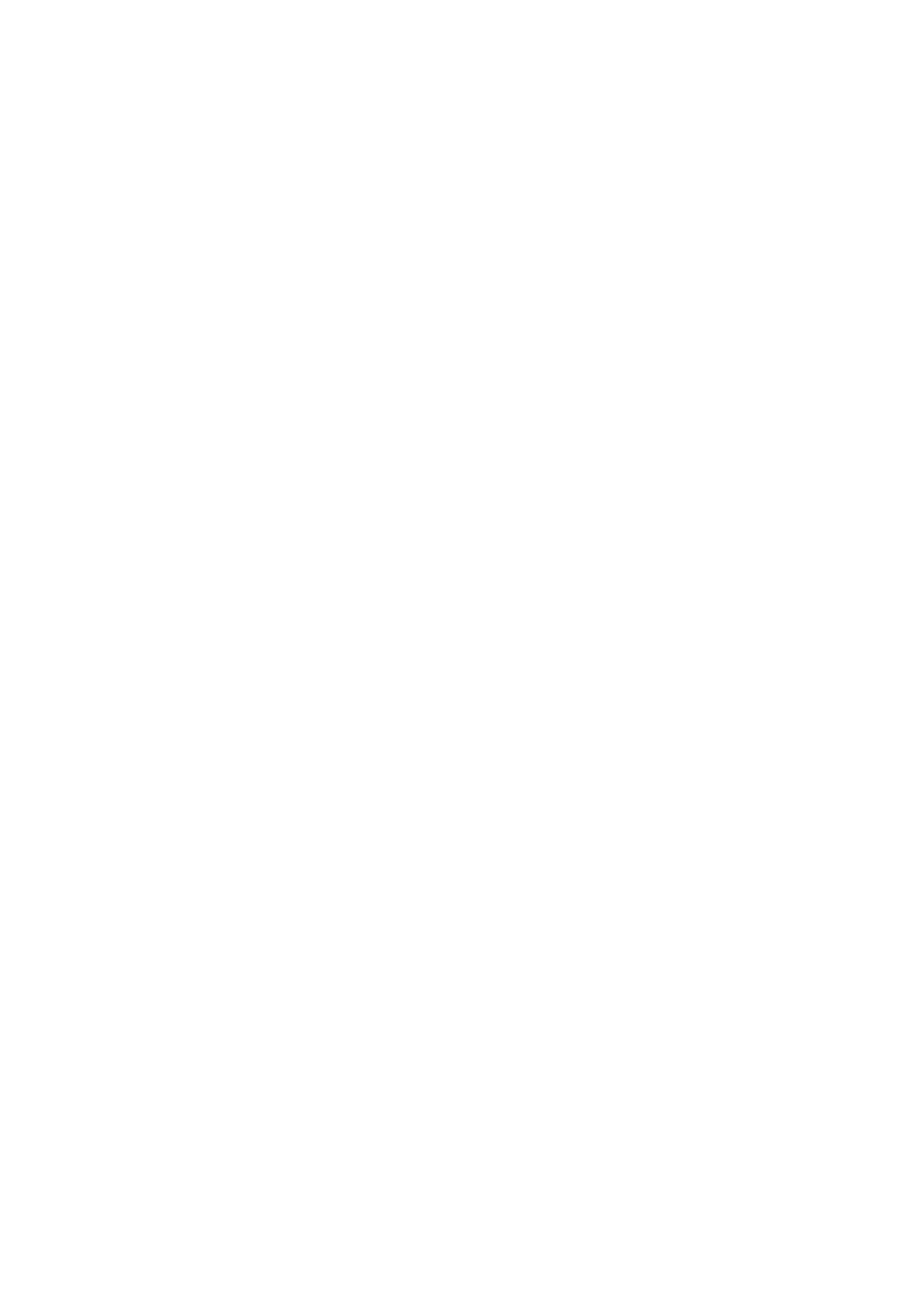

## **1 Welcome**

The Chairperson opened the meeting, welcomed those in attendance followed by Member Adrian Tyler leading the meeting with a karakia.

Whakataka te hau kite uru Whakataka te hau kite tonga Kia mākinakina ki uta Kia mātaratara ki tai E hī ake ana te atakura Hetio He huka He hau hū Tihei mauri ora!

Cease o winds from the west Cease o winds from the south Bring calm breezes over the land Bring calm breezes over the sea And let the red-tipped dawn come With a touch of frost A sharpened air And promise of a glorious day

#### **2 Apologies**

There were no apologies.

## **3 Declaration of Interest**

There were no declarations of interest.

## **4 Confirmation of Minutes**

Resolution number KT/2022/118

MOVED by Member C Schmidt, seconded by Deputy Chairperson D Grant:

#### **That the Kaipātiki Local Board:**

**a) confirm the ordinary minutes of its meeting, held on Wednesday, 18 May 2022, as true and correct.**

**CARRIED**

#### **5 Leave of Absence**

There were no leaves of absence.

#### **6 Acknowledgements**

#### **6.1 Mr Gresham Barry Bradley - Queen's Birthday Honours 2022**

Resolution number KT/2022/119

MOVED by Member P Gillon, seconded by Deputy Chairperson D Grant:

#### **That the Kaipātiki Local Board:**

**a) congratulate Mr Gresham Barry Bradley for being awarded as an Officer of the New Zealand Order of Merit in the Queen's Birthday Honours 2022 for services to the LGBTQIA+ community and education.** 

**CARRIED**

# **6.2 Ms Cheryll Bronwyn Martin - Queen's Birthday Honours 2022**

Resolution number KT/2022/120

MOVED by Deputy Chairperson D Grant, seconded by Member A Shaw: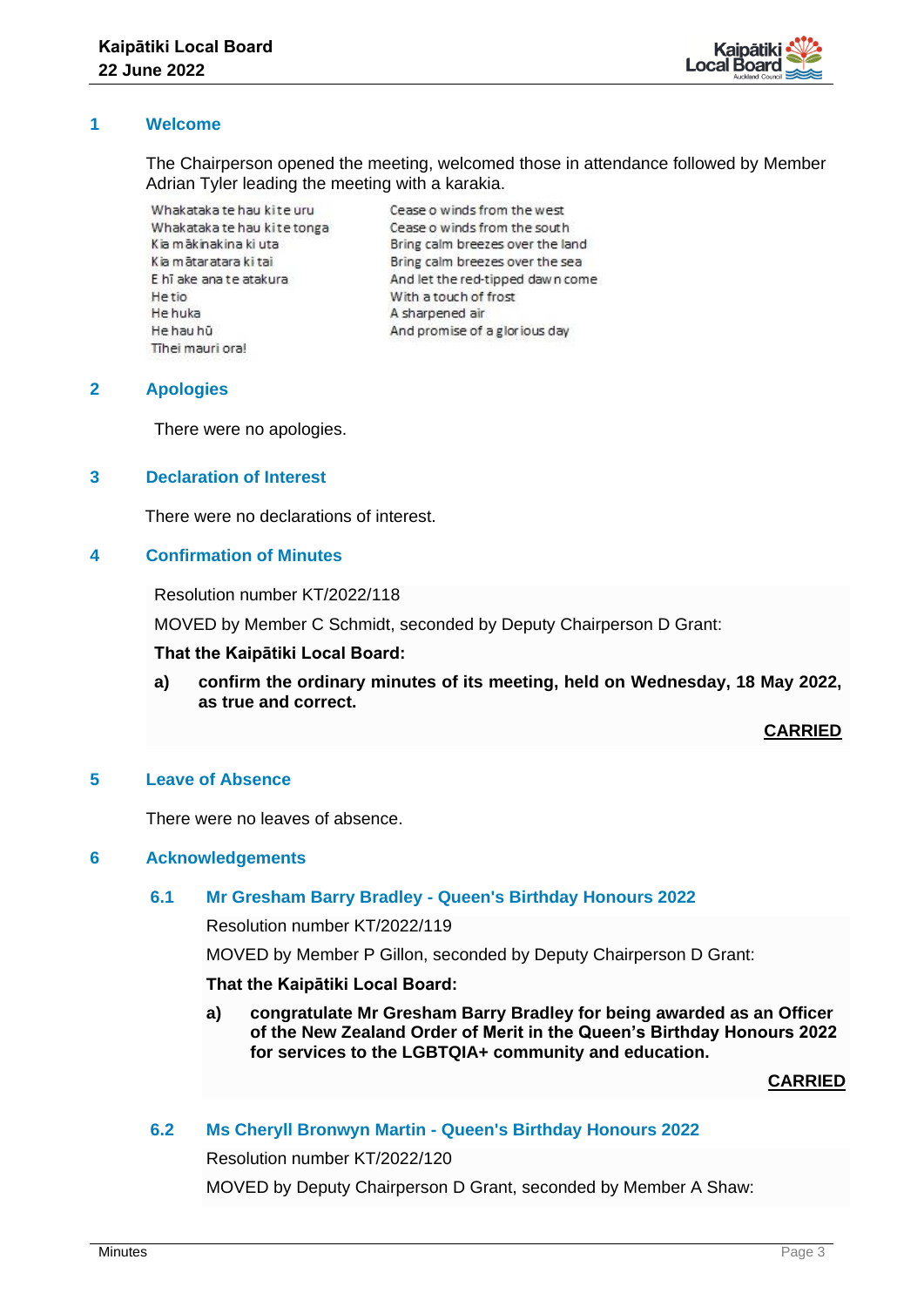

**That the Kaipātiki Local Board:**

**a) congratulate Ms Cheryll Martin for being awarded as a Companion of the Queen's Service Order in the Queen's Birthday Honours 2022 for services to the community.** 

**CARRIED**

#### **6.3 Ms Jo Mere Pilkington - Queen's Birthday Honours 2022**

Resolution number KT/2022/121

MOVED by Member A Tyler, seconded by Member P Gillon:

#### **That the Kaipātiki Local Board:**

**a) congratulate Ms Jo Mere Pilkington for being awarded as a Member of the New Zealand Order of Merit in the Queen's Birthday Honours 2022 for services to the events sector and the community.** 

**CARRIED**

## **6.4 Mr Hans van Ess - Queen's Birthday Honours 2022**

Resolution number KT/2022/122

MOVED by Member P Gillon, seconded by Member A Tyler:

#### **That the Kaipātiki Local Board:**

**a) congratulate Mr Hans van Ess for being awarded as an Honorary Member of the New Zealand Order of Merit for services to ju-jitsu in the Queen's Birthday Honours 2022 for services to ju-jitsu.** 

**CARRIED**

#### **7 Petitions**

There were no petitions.

#### **8 Deputations**

There were no deputations.

#### **9 Public Forum**

#### **9.1 Seating at Stafford Park**

Lindsay Waugh was in attendance to address the board on this item.

A presentation titled 'Seating at Stafford Park' was tabled. A copy of the tabled presentation has been placed on the official minutes and is available on the Auckland Council website as a minutes attachment.

Resolution number KT/2022/123

MOVED by Member A Tyler, seconded by Member C Schmidt:

**That the Kaipātiki Local Board:**

- **a) receive the public forum item.**
- **b) thank Lindsay Waugh for her attendance and presentation.**

## **CARRIED**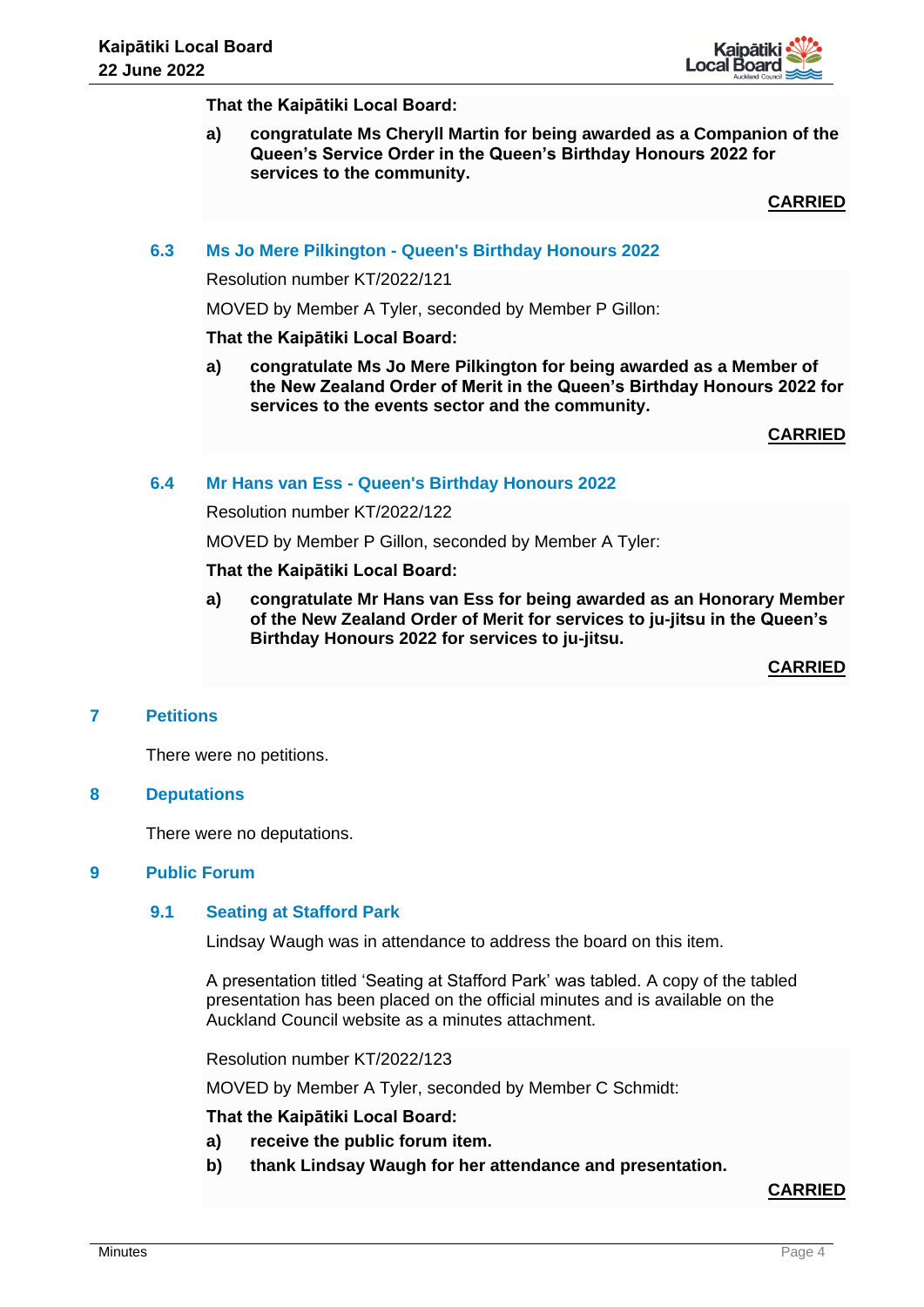

#### **Attachments**

A 22 June 2022 - Kaipātiki Local Board business meeting - Seating for Stafford Park presentation - Lindsay Waugh

## **9.2 Little Shoal Bay Shoreline Adaptation Plan & Le Roys Bush - Kyle Aitken**

Kyle Aitken was in attendance to address the board on this item.

A document titled 'Wai Manawa – Little Shoal Bay' was tabled. A copy of the tabled document has been placed on the official minutes and is available on the Auckland Council website as a minutes attachment.

Resolution number KT/2022/124

MOVED by Deputy Chairperson D Grant, seconded by Member P Gillon:

#### **That the Kaipātiki Local Board:**

- **a) receive the public forum item and tabled document.**
- **b) thank Kyle Aitken for his attendance and presentation.**

#### **CARRIED**

#### **Attachments**

A 22 June 2022 - Kaipātiki Local Board business meeting - Wai Manawa-Little Shoal Bay presentation by Kyle Aitken

#### **10 Extraordinary Business**

There was no extraordinary business.

## **11 Approval of concept design for the carpark renewals at Chelsea Estate Heritage Park, Birkenhead**

Sarah Jones, Manager Area Operations – Devonport Takapuna and Kaipātiki was in attendance via Microsoft Teams to address the board on this item.

#### Resolution number KT/2022/125

MOVED by Chairperson J Gillon, seconded by Member M Kenrick:

**That the Kaipātiki Local Board:**

- **a) approve the concept design for the carparks and bollards at Chelsea Estate Heritage Park, Birkenhead as per Attachment A of this agenda report and request staff to progress the project to detailed design and construction:**
- **b) approve additional funding of \$160,000 in financial year 2022/2023 from its asset based services capital renewals budget (ABS: Capex – Renewals) to Chelsea Estate Heritage Park - renew carparks, bollards and stormwater drainage ID30091, making a total of \$302,000 for this project.**
- **c) note that the expected dates for physical works for carpark 3 is August-September 2022, and for carparks 1 and 2 is February- March 2023, depending on weather and consents.**

**CARRIED**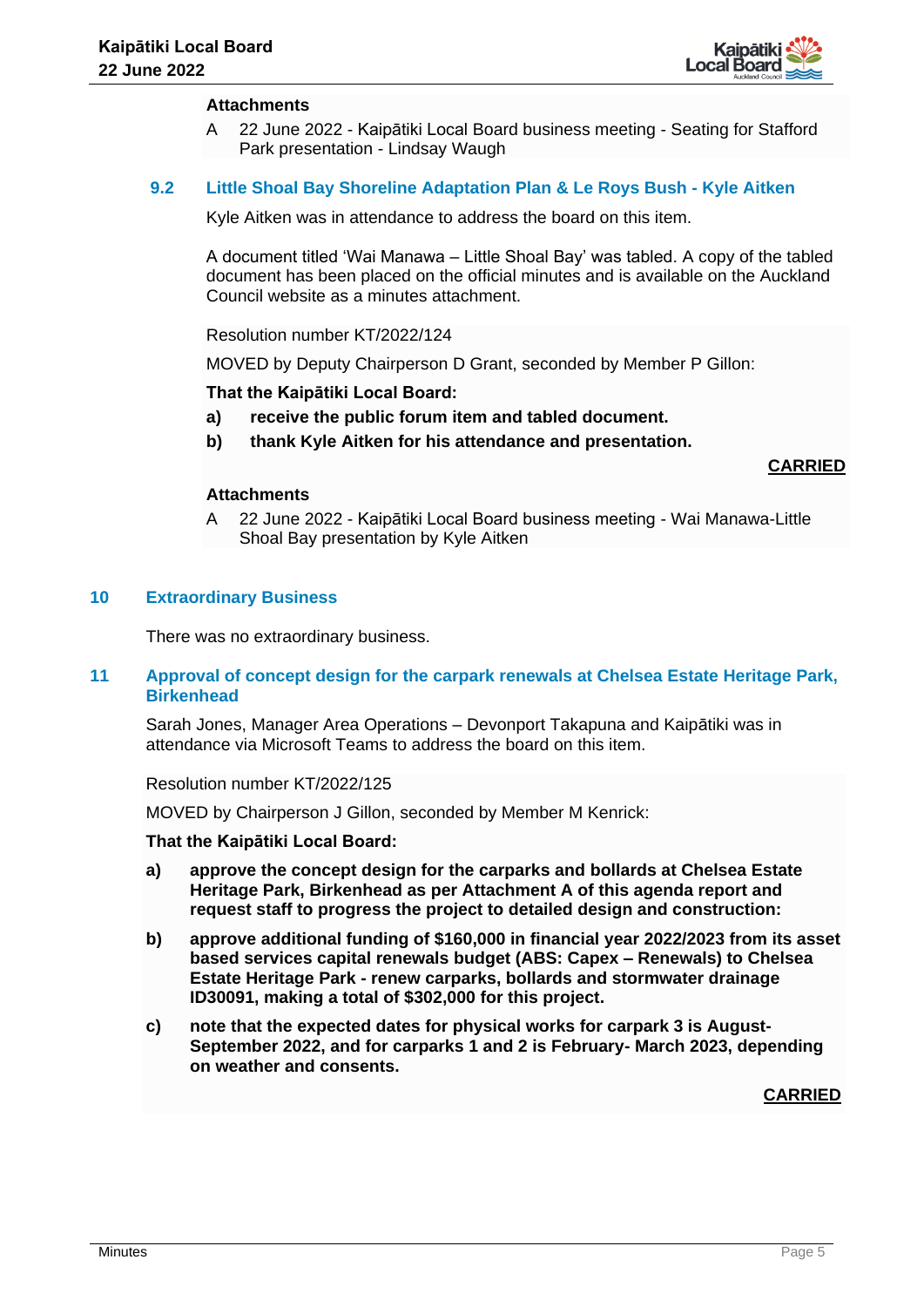

# **Precedence of Business**

Resolution number KT/2022/126

MOVED by Chairperson J Gillon, seconded by Member P Gillon:

## **That the Kaipātiki Local Board:**

**a) agree that Item 14: Approval of the 2022 / 2023 Kaipātiki Local Board Infrastructure and Environmental Services Work Programme followed by Item 15: Approval of the 2022 / 2023 Kaipātiki Local Board Customer and Community Services work programme be accorded precedence at this time.**

**CARRIED**

## **14 Approval of the 2022/2023 Kaipātiki Local Board Infrastructure and Environmental Services Work Programme**

Brandii Stephano, Relationship Advisor was in attendance via Microsoft Teams to address the board on this item.

Resolution number KT/2022/127

MOVED by Chairperson J Gillon, seconded by Deputy Chairperson D Grant:

- **a) approve the 2022/2023 Kaipātiki Infrastructure and Environmental Services work programme and associated budgets, as per Attachment A of the agenda report with the following amendments:**
	- **i) amend the budget amount for activity item ID#1003 – 'Climate Action Programme - Kaipātiki' to \$20,000, as per paragraph 22 of the 16 June 2021 agenda report 'Approval of the 2021/2022 Kaipātiki Local Board Infrastructure and Environmental Services' and the in-principle adoption of the 2022/23 Kaipātiki Infrastructure and Environmental Services work programme in resolution KT/2021/84.**
	- **ii) amend the budget amount for activity item ID#1002 – 'Industrial Pollution Prevention Programme – sensor investigation and visits' to \$72,000.**
- **b) approve in principle the 2023/2024 Kaipātiki Infrastructure and Environmental Services work programmes (refer to Attachment A of the agenda report), with the following amendments:**
	- **i) amend the budget amount for activity item ID#1003 – 'Climate Action Programme - Kaipātiki' to \$20,000, as per paragraph 22 of the 16 June 2021 agenda report 'Approval of the 2021/2022 Kaipātiki Local Board Infrastructure and Environmental Services' and the in-principle adoption of the 2023/24 Kaipātiki Infrastructure and Environmental Services work programme in resolution KT/2021/84.**
- **c) note that the indicative programmes and budgets for 2023/2024 are subject to change, and will be confirmed on an annual basis through the approval of the respective work programmes.**
- **d) note the allocation of \$65,000 asset-based services capital expenditure budget towards the Sulphur Beach Reserve jetty - replace piles and handrails programme in the 2022/2023 financial year.**
- **e) request regular updates on each activity in the 2022/2023 Kaipātiki Infrastructure and Environmental work programme throughout the financial year.**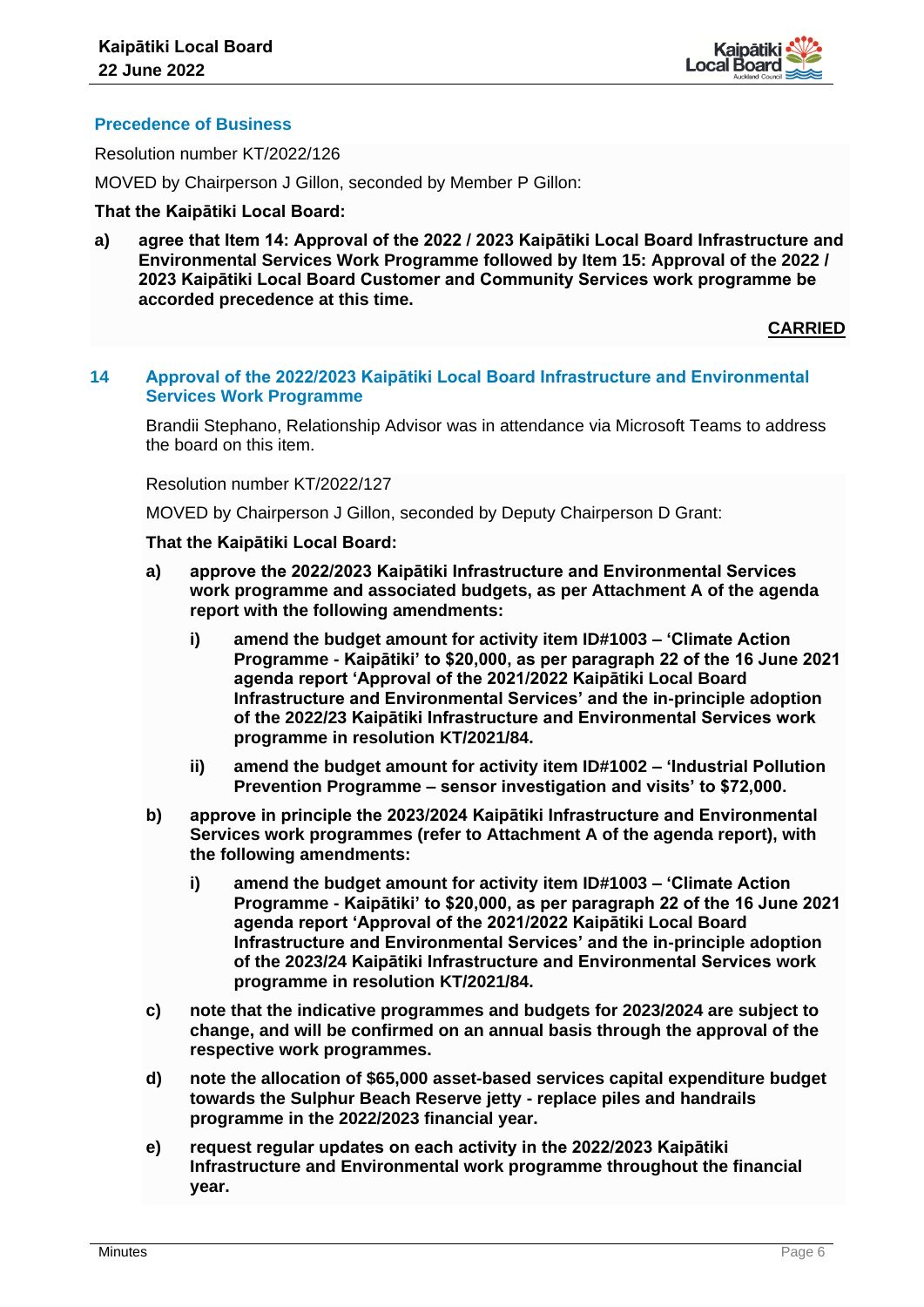

- **f) delegate authority to the Chairperson to approve any changes presented by staff on the 2022/2023 Kaipātiki Infrastructure and Environmental work programme, noting that:**
	- **i) any decisions will be made in consultation with the Deputy Chairperson**
	- **ii) any changes deemed 'significant' by the Chairperson or Deputy Chairperson will require consideration and decision making by the full board**
	- **iii) any changes approved by the Chairperson will be reported back to the full board.**

## **15 Approval of the 2022/2023 Kaipātiki Local Board Customer and Community Services work programme**

Judy Waugh - Work Programme Lead, Sarah Jones - Manager Area Operations and Michelle Sanderson – PSR Portfolio Manager were in attendance via Microsoft Teams to address the board on this item.

#### Resolution number KT/2022/128

MOVED by Chairperson J Gillon, seconded by Deputy Chairperson D Grant:

- **a) approve the 2022/2023 Customer and Community Services work programme and its associated budget as presented in Attachment A of the agenda report, with the following amendments:**
	- **i) amend the budget amount for activity item ID#225 – 'Increase diverse participation through community development programme led by Kaipātiki Community Facilities Trust' to \$210,000.**
	- **ii) amend the budget amount for activity item ID#3444 – EOI for youth providers to operate from Marlborough Park Youth Facility' to \$0.**
	- **iii) amend the budget amount for activity item ID#236 – 'Community Grants Kaipātiki' to \$110,330, noting that transitional grants budget will be allocated to this line item.**
	- **iv) amend the budget amount for activity item ID#235 – 'Kaipātiki Community Facilities Trust events' to \$80,000.**
	- **v) amend the budget amount for activity item ID#36642 – 'Glenfield Centre Plan – Investigate and deliver priority parks improvements' to \$0.**
	- **vi) amend activity item ID#28422 – 'Island Bay – renew swimming pontoon' by adding the following further decision point:**
		- **A) A workshop with the local board will be held to discuss the location of the pontoon.**
	- **vii) amend the budget amount for activity item ID#30167 – 'Jean Sampson Reserve – basketball court and bike track' to \$0, as this is lower priority and the area will likely be used for a period of time by Watercare for installing new underground pipes.**
	- **viii) amend activity item ID#31761 – 'Kaipātiki - install new signage 2023/2024' name and description to reflect the installation of signage, seating and drinking fountains in our parks, allocating \$20,000 of LDI Capex budget in FY23.**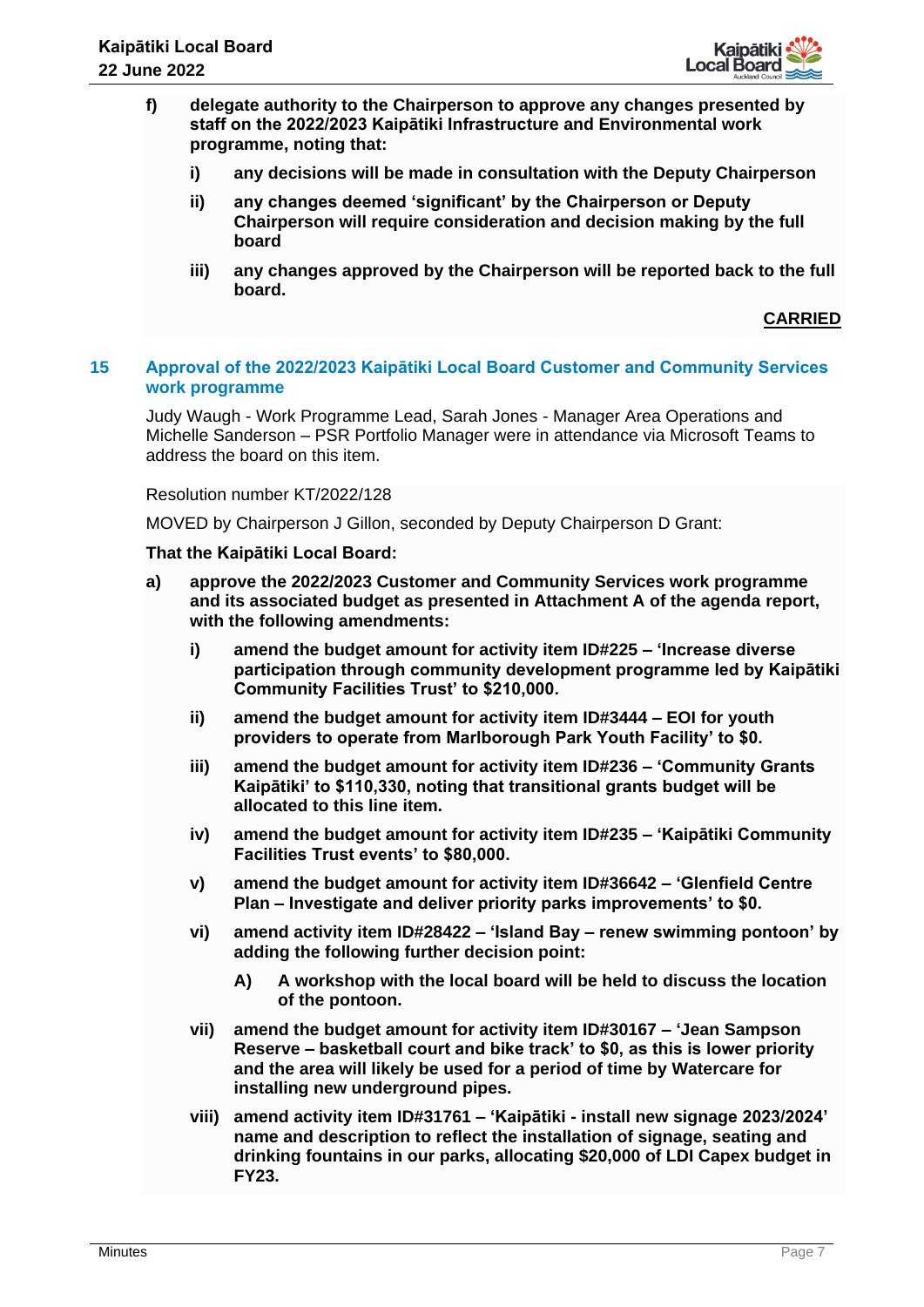

- **ix) amend activity item ID#30462 – 'Kaipātiki – renew park and facility signage 2023/2024' to specifically include the renewal of park signage at Chelsea Estate Heritage Park, and the renewal of signs to reflect park name changes following the adoption of the Kaipātiki Local Park Management Plan.**
- **x) amend activity item ID#31812 – 'Lindisfarne Park – renew play equipment' by adding the following further decision point:**
	- **A) Play piece options to be discussed with the local board at a workshop.**
- **xi) amend the budget amount for activity item ID#31728 – 'Nell Fisher Reserve – new senior climbing units' to \$10,000.**
- **xii) amend activity item ID#26107 – 'Sispara Place Reserve – slip remediation' by adding the following further decision point:**
	- **A) Results of investigation and design to be workshopped with the local board.**
- **xiii) amend the budget amount for activity item ID#36644 – 'Sunnynook Plan – Priority improvements for Kaipātiki Reserves' to \$0.**
- **xiv) amend the budget amount for activity item ID#36640 – 'Sunsmart Priorities for Kaipātiki Playspaces' to \$60,000.**
- **xv) add an additional activity – 'Beach Haven basketball court', with an activity description reflecting an investigation of sites in Beach Haven for a new full-size basketball court to be constructed, including in the carpark area adjacent to the Beach Haven Sports Centre off Cresta Avenue, a decision point to workshop the project with the local board, and allocating \$20,000 of LDI Capex budget in FY23 and \$100,000 of LDI Capex in FY24.**
- **b) approve in principle the 2023/2024 Customer and Community Services work programme (refer to Attachment A of the agenda report), noting that the LDI Opex allocations will be balanced to budgets in the associated future years' work programme, with the following amendments:**
	- **i) amend the budget amount for activity item ID#36642 – 'Glenfield Centre Plan – Investigate and deliver priority parks improvements' to \$5,000.**
	- **ii) amend the budget amount for activity item ID#30167 – 'Jean Sampson Reserve – basketball court and bike track' to \$0, as this is lower priority and the area will likely be used for a period of time by Watercare for installing new underground pipes.**
	- **iii) amend the budget amount for activity item ID#31761 – 'Kaipātiki - install new signage 2023/2024' to \$40,000.**
	- **iv) amend the budget amount for activity item ID#31728 – 'Nell Fisher Reserve – new senior climbing units' to \$45,000.**
	- **v) amend the budget amount for activity item ID#36644 – 'Sunnynook Plan – Priority improvements for Kaipātiki Reserves' to \$5,000.**
	- **vi) amend the budget amount for activity item ID#36640 – 'Sunsmart Priorities for Kaipātiki Playspaces' to \$100,000.**
- **c) approve in principle the 2024/2025 Customer and Community Services - Community Facilities only work programme (refer to Attachment A of the agenda report), noting that the LDI Opex allocations will be balanced to budgets in the associated future years' work programme, with the following amendments:**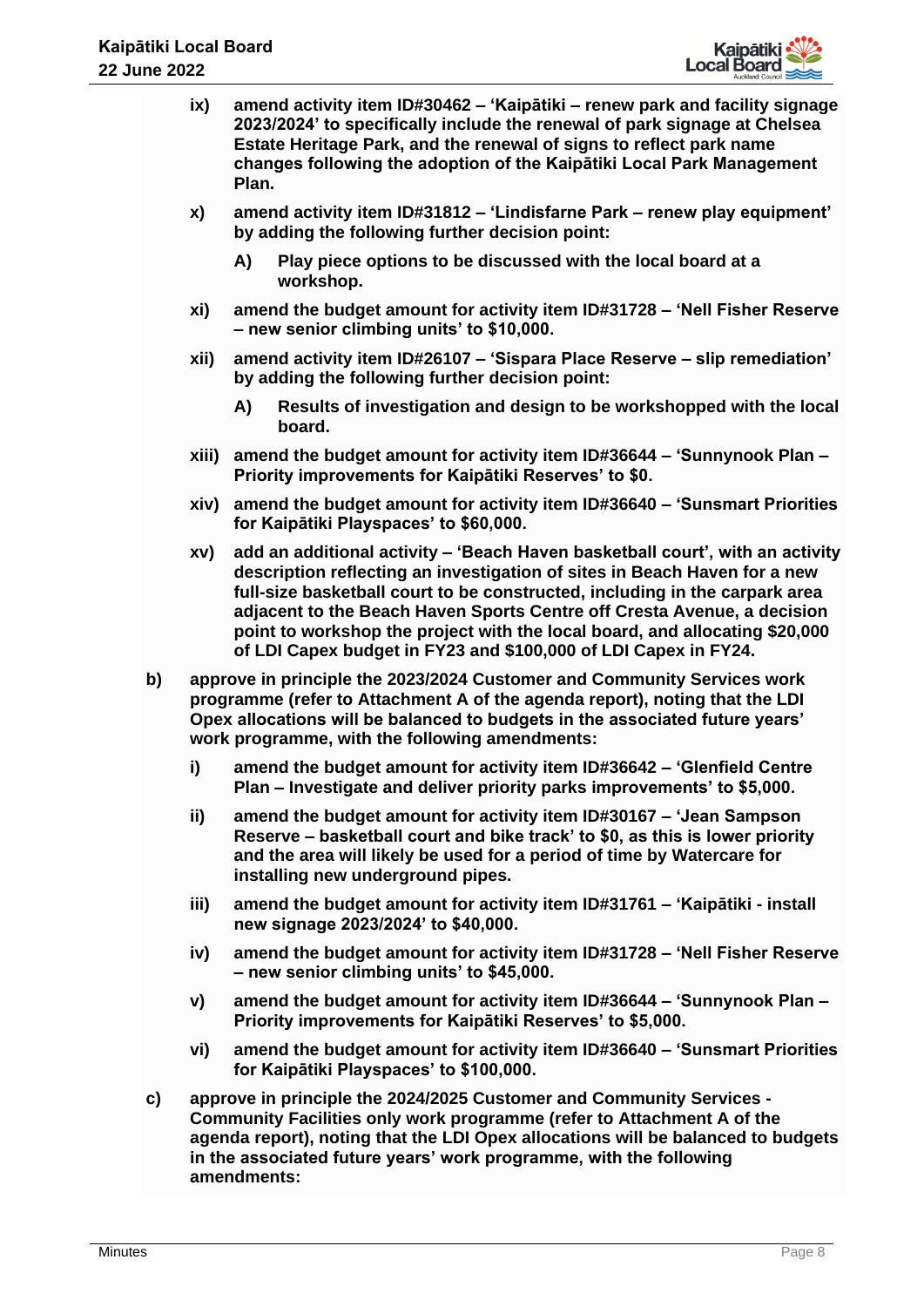

- **i) amend the budget amount for activity item ID#30167 – 'Jean Sampson Reserve – basketball court and bike track' to \$0, as this is lower priority and the area will likely be used for a period of time by Watercare for installing new underground pipes.**
- **ii) amend the budget amount for activity item ID#31728 – 'Nell Fisher Reserve – new senior climbing units' to \$0.**
- **d) approve the Risk Adjusted Programme projects identified in the 2022/2023 Customer and Community Services work programme (refer to Attachment A of the agenda report), with the addition of:**
	- **i) ID 25008 Birkenhead War Memorial Park – shared path.**
- **e) provide the following feedback for consideration by the Parks, Arts, Community and Events Committee on projects funded from the Landslide Prevention, Local Parks and Sports Field Development budgets (refer to Attachment D of the agenda report):** 
	- **i) endorse all projects and associated budgets as per Attachment D to the agenda report with the following amendment:**
		- **A) request activity item #ID 26107 – 'Sispara Place Reserve – slip remediation' has an increase in budget to enable the option of reinstating the pedestrian connection lost in the 2016 landslide, and not permanently closing the connection as a lookout.**
- **f) request that scoping of a renewal of the Paragon Ave boat ramp, seawall and accessway (off Hellyers Creek Reserve, Beach Haven) is put forward to the Parks, Arts, Community and Events Committee for consideration of Coastal Renewals funding, due to it being a well-used and much-loved community recreation asset that is falling into disrepair, and has had various potential safety concerns raised by members of the public. For clarity, the asset is within the coastal environment, falling outside of the Hellyers Creek Reserve local park.**
- **g) note that funding for the Coastal Renewals, Landslide Prevention, Local Parks and Sports Field Development budgets is subject to approval by the Parks, Arts, Community and Events Committee.**
- **h) note that there may be minor changes to year one of the 2022/2023 Local Board Customer & Community Services Work Programme, and other changes in years 2 and 3 which are approved in principle, due to Annual Budget decisions affecting capital budgets and that changes required will be discussed with and reported to the local board early in the new financial year.**
- **i) request regular updates on each activity in the 2022/2023 Kaipātiki Customer and Community Services work programme throughout the financial year.**
- **j) delegate authority to the Chairperson to approve any changes presented by staff on the 2022/2023 Kaipātiki Customer and Community Services work programme, noting that:**
	- **i) any decisions will be made in consultation with the Deputy Chairperson**
	- **ii) any changes deemed 'significant' by the Chairperson or Deputy Chairperson will require consideration and decision making by the full board**
	- **iii) any changes approved by the Chairperson will be reported back to the full board.**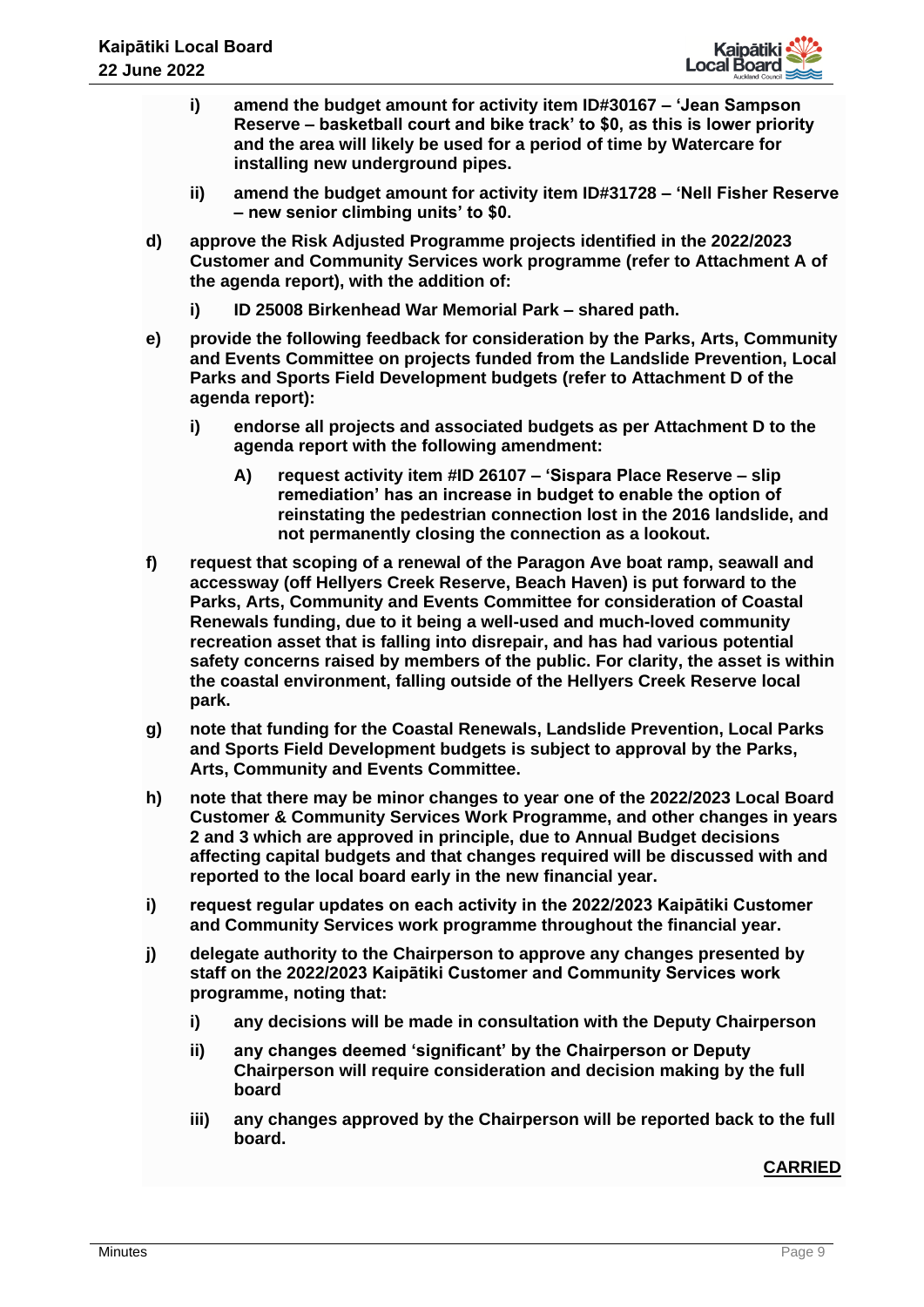

# **Precedence of Business**

Resolution number KT/2022/129

MOVED by Chairperson J Gillon, seconded by Member P Gillon:

**That the Kaipātiki Local Board:**

**a) agree that Item 19: Local board feedback on the council's preliminary response to the National Policy Statement on Urban Development 2020 and the Resource Management (Enabling Housing Supply and Other Matters) followed by Item 20: Local board feedback on proposed supporting plan changes to accompany the Medium Density Residential Standards and National Policy Statement on Urban Development plan change be accorded precedence at this time.**

**CARRIED**

# **Adjournment of Meeting**

Resolution number KT/2022/130

MOVED by Chairperson J Gillon, seconded by Member M Kenrick:

**That the Kaipātiki Local Board:**

**a) agree to adjourn the meeting for five minutes at 10.53am.** 

**CARRIED**

*Meeting reconvened at 11.03am.* 

**19 Local board feedback on the council's preliminary response to the National Policy Statement on Urban Development 2020 and the Resource Management (Enabling Housing Supply and Other Matters) Amendment Act 2021**

Ross Moffatt – Senior Policy Planner, Noel Reardon – Manager Heritage and Celia Davison – Manager Planning Central/South, were in attendance via Microsoft Teams to address the board on this item.

Resolution number KT/2022/131

MOVED by Deputy Chairperson D Grant, seconded by Chairperson J Gillon:

- **a) note the council's preliminary response to the National Policy Statement on Urban Development 2020 and the Resource Management (Enabling Housing Supply and Other Matters) Amendment Act 2021.**
- **b) note the feedback received from Aucklanders on the council's preliminary response during the three-week public consultation in April and May 2022.**
- **c) note that this pre-consultation period was immediately following Easter and contained Anzac Day and Mother's Day, being a total of thirteen working days and not an appropriate amount of time for such significant feedback to be provide by the community.**
- **d) express concern over the significant distress that this rushed process has caused the community, particularly for the residents of Northcote Point and Birkenhead Point.**
- **e) express concern regarding confusion created in the community on the phrasing of some questions and selectable answers, and request that future feedback forms adhere to the principles of Plain English.**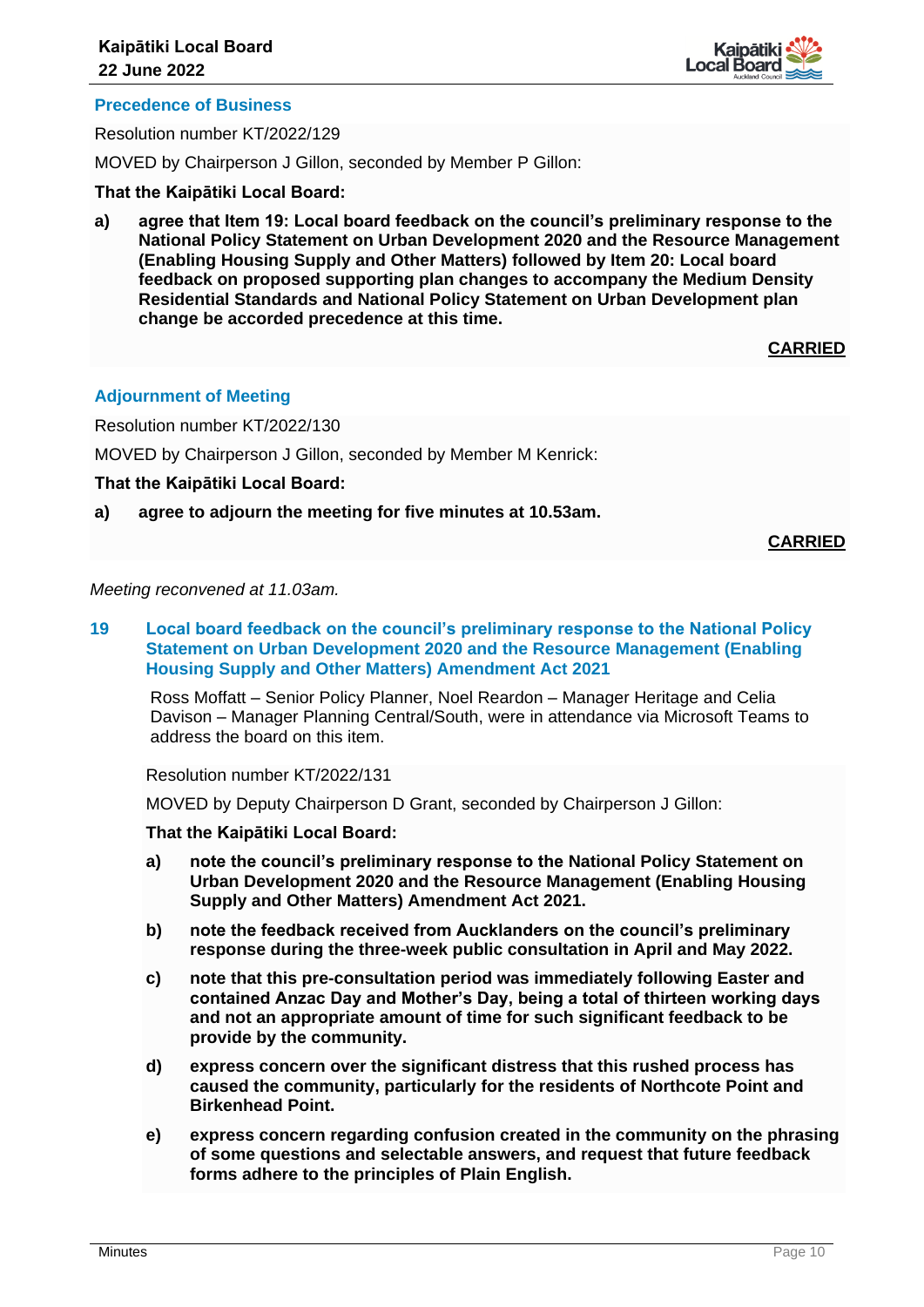

- **f) thank the 660 submitters from the Kaipātiki Local Board area, being 8% of the 7,886 submissions received.**
- **g) acknowledge the receipt of the petition of 1102 signatories (resolution number KT/2022/69) opposing the removal of the Special Character Areas from Northcote Point and Birkenhead Point that will allow for greater allowances in development, noting that the petition is ongoing and that numbers in support of the petition have risen to 1231 signatures.**
- **h) provide the following feedback as the local board's response to the council's preliminary response, to be considered by the Planning Committee in preparation of the proposed intensification plan change for notification in August 2022:**
	- **i) we support warm, dry, affordable homes for our community with high standards of design, especially in areas of frequent public transport, appropriate infrastructure, access to adequate outdoor recreation space, and developed in a planned way rather than an ad hoc basis, however;**
	- **ii) we do not support the changes to the AUP foisted upon Auckland Council by the National Policy Statement on Urban Development 2020 (NPS-UD) and Resource Management (Enabling Housing Supply and Other Matters) Amendment Act 2021, without being subject to the same public, democratic scrutiny and process as per the AUP.**
	- **iii) we request that where possible, the Governing Body seriously consider judicial challenge as a valid response to the NPS-UD and other National Policy Statements instead of accepting them as "mandatory", as they are not parliamentary legislation and open to judicial review.**
	- **iv) we are extremely concerned about the radical impact that the new density and height-to-boundary rules will have on our community, which will allow far more intense and higher developments throughout Kaipātiki Local Board area, and overrides the considerable public consultation that was done to shape the AUP.**
	- **v) we note changes to most of the Kaipātiki Local Board area will likely include:**
		- **A) the effective removal of the single-house zone,**
		- **B) the effective conversion of all Mixed Housing Suburban zoning to Mixed Housing Urban zoning,**
		- **C) allowance of three dwellings allowed per site without a resource consent, preventing Council from mitigating impacts on the surrounding area, including infrastructure, traffic, etc,**
		- **D) reduction of the minimum site for a dwelling from 400-600m<sup>2</sup> to 300- 400m<sup>2</sup> .**
		- **E) reduction of distance to boundary to 1m,**
		- **F) removal of minimum on-site parking requirements,**
		- **G) removal of overlays, including the Special Character Areas and Significant Ecological Areas, and removal of notable trees.**
		- **H) introduction of "walkable catchments" around rapid transit stops (and the city centre and metropolitan centres not in Kaipātiki) where building heights are required to be six or more storeys.**
	- **vi) we request the retention of the existing Special Character Areas and boundaries, as identified in the Auckland Unitary Plan Chapter D18 Special**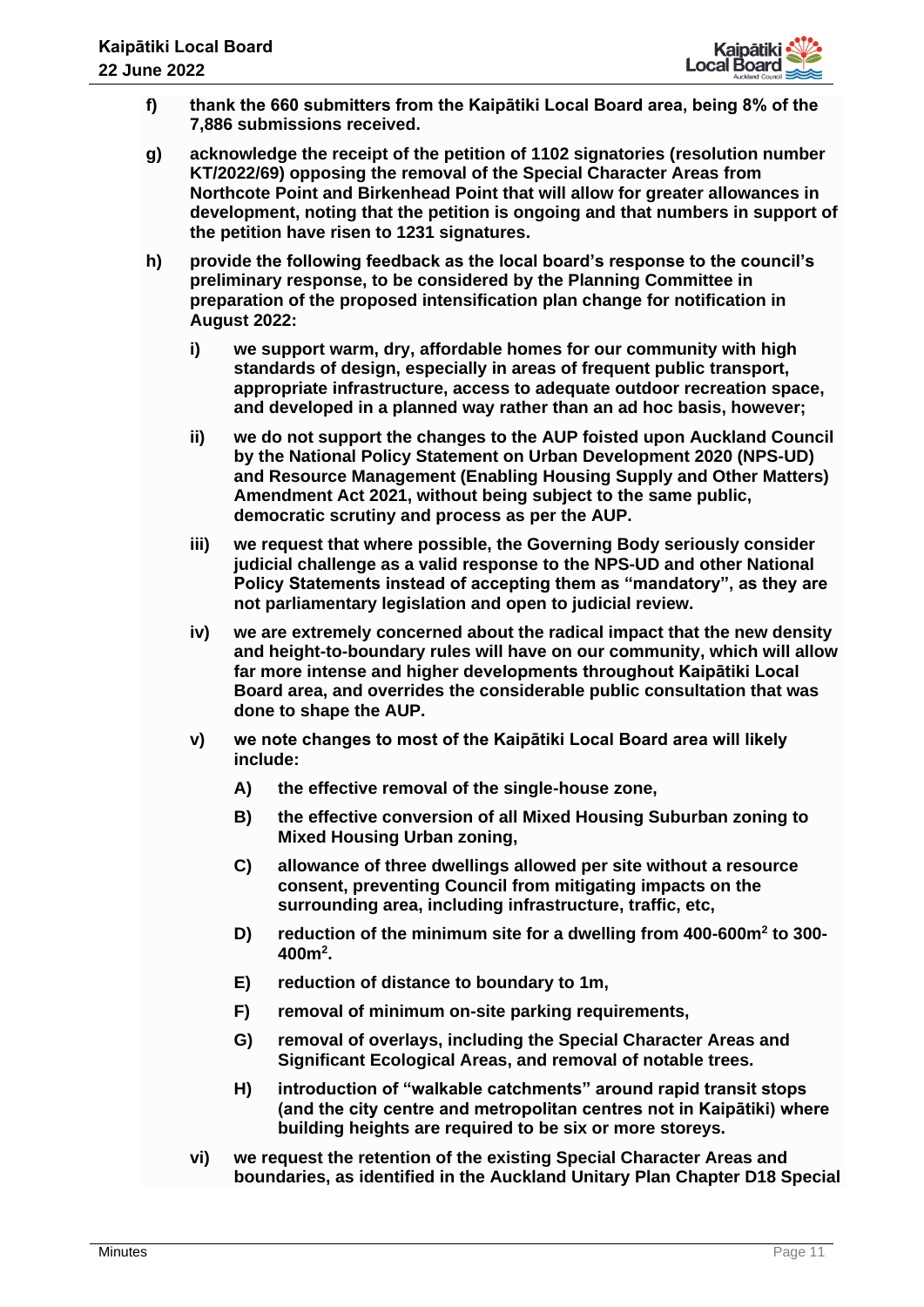

**Character Areas Overlay (including Birkenhead Point and Northcote Point).**

- **vii) we request that Council accepts that Special Character Area properties assessed at a score of 4 in the Special Character Area threshold assessment are of sufficiently high enough quality, and that they be added to properties that scored 5 and 6.**
- **viii) we request that the Special Character assessment threshold is lowered to 60% in order to accurately reflect and preserve continuous areas of high quality special character and the amenity to the area that it provides.**
- **ix) we request the retention of the existing Significant Ecological Areas and boundaries, as identified in the Auckland Unitary Plan Chapter D9 Significant Ecological Areas Overlay, with particular priority given to the private land around Le Roys Bush Reserve. Should medium density progress in this area, the Little Shoal Bay catchment will be significantly impacted by deforestation, sediment and erosion.**
- **x) we request that long-term significant infrastructure constraints are included as a qualifying matter, noting that 75% of respondents in the Kaipātiki Local Board area supported this.**
- **xi) we request that all walkable catchments should be conditional on:**
	- **A) whether adequate infrastructure can be provided,**
	- **B) the retention of existing levels of public spaces, parks, and reserves, and the provision of additional public spaces, parks and reserves commensurate with the expected increase in population,**
	- **C) the adoption of a 'sunlight admission control' which protects sunlight and daylight in public spaces including parks, reserves, lakes, foreshore, and beaches, and height controls to ensure the same are not dominated by the surrounding built environment.**
	- **D) including pedestrian infrastructure, such as seating and mature trees.**
	- **E) include minimum parking spaces and appropriate spread of disabled parking and loading zones.**
- **xii) provide the following responses to the questions asked during public consultation:**
	- **A) Q1. What do you think of our proposed walkable catchment of 1200 metres from the edge of the city centre? The Kaipātiki Local Board does not support the proposal and believes the walkable catchment should be closer, noting that 40% of Kaipātiki respondents supported the proposal and 32% did not support the proposal - wanting it closer.**
	- **B) Q2. What do you think of our proposed walkable catchment of 800 metres from the edge of the metropolitan centres? The Kaipātiki Local Board does not support the proposal and believes the walkable catchment should be closer, noting that 37% of Kaipātiki respondents supported the proposal and 30% did not support the proposal - wanting it closer.**
	- **C) Q3. What do you think of our proposed walkable catchment of 800 metres around rapid transit stops? The Kaipātiki Local Board does not support the proposal and believes the walkable catchment should be closer, noting that 39% of**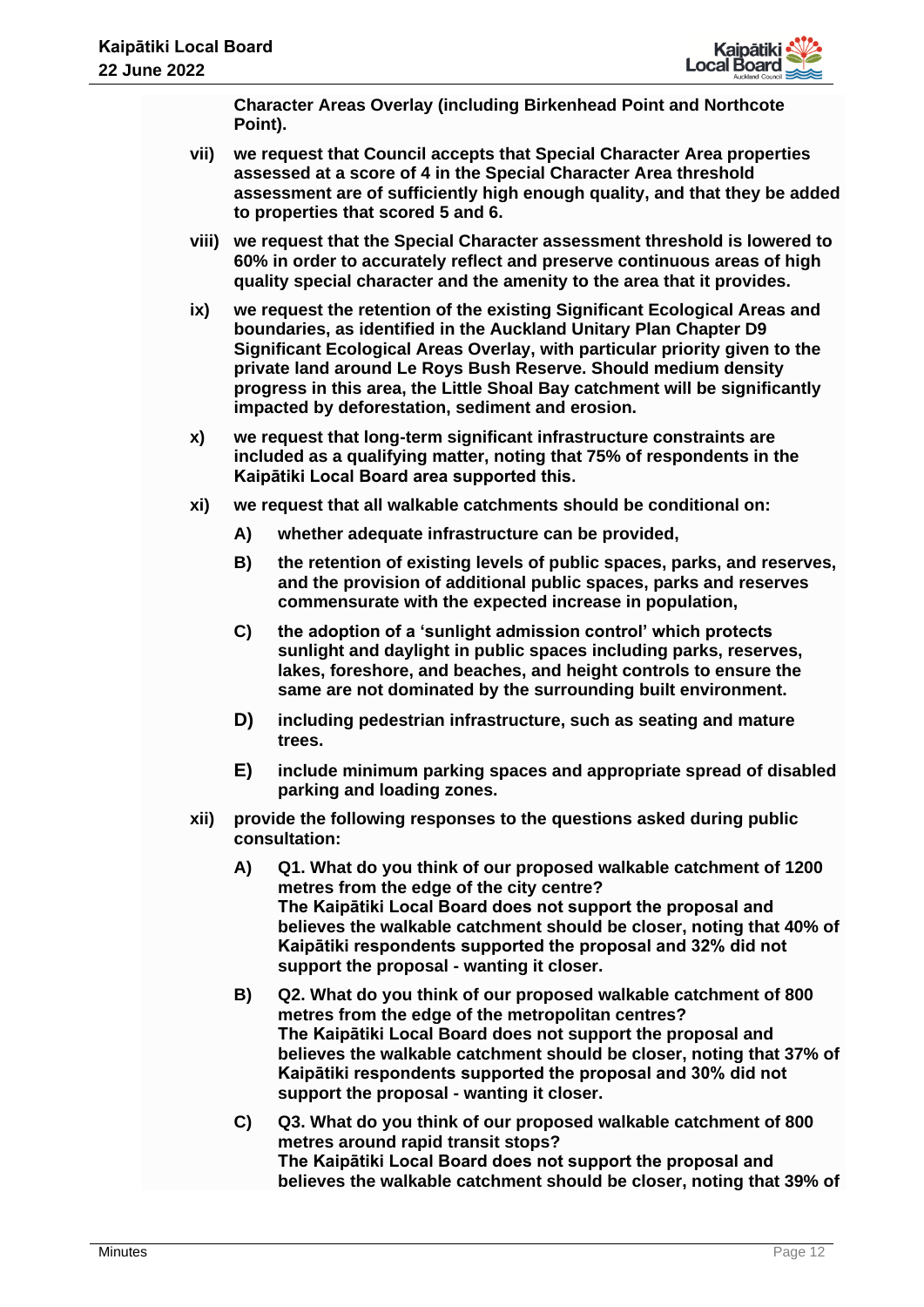

**Kaipātiki respondents supported the proposal and 32% did not support the proposal - wanting it closer.**

- **D) Q4. What do you think of our proposal to apply the Terrace Housing and Apartment Buildings Zone to residential areas up to around 400 metres from large town centres with high accessibility? The Kaipātiki Local Board does not support the proposal and believes the Terrace Housing and Apartment Buildings Zone should be closer, noting that 26% of Kaipātiki respondents supported the proposal and 35% did not support the proposal - wanting it closer.**
- **E) Q5. What do you think of our proposal to apply the Terrace Housing and Apartment Buildings zone to residential areas up to around 200 metres from small town? The Kaipātiki Local Board does not support the proposal and believes the Terrace Housing and Apartment Buildings Zone should be closer, noting that 30% of Kaipātiki respondents supported the proposal, 23% did not support the proposal – wanting it further, and 29% did not support the proposal - wanting it closer.**
- **F) Q6. What do you think of our proposal to include identified special character areas as a qualifying matter? The Kaipātiki Local Board does not support the proposal and believes all existing special character areas should be a qualifying matter, noting that 38% of Kaipātiki respondents supported the proposal, and 42% did not support the proposal – wanting all existing special character areas to be a qualifying matter.**
- **G) Q7: What do you think of the proposed residential special character areas that we have identified? The Kaipātiki Local Board does not support the proposal and believes there are more areas that should be identified as a qualifying matter, noting that 13% of Kaipātiki respondents supported the proposal, and 63% did not support the proposal – there are more areas that should be identified as a qualifying matter.**
- **H) Q8. What do you think of the proposed business special character areas that we have identified? The Kaipātiki Local Board does not support the proposal and believes there are more areas or parts of areas that should be identified as a qualifying matter, noting that 20% of Kaipātiki respondents supported the proposal, and 40% did not support the proposal – there are more areas or parts of areas that should be identified as a qualifying matter.**
- **I) Q9. What do you think of our proposal to include areas in Auckland with long-term significant infrastructure constraints as a qualifying matter? The Kaipātiki Local Board supports the proposal, noting that 75% of Kaipātiki respondents supported the proposal, and 13% did not support the proposal.**
- **xiii) note that the Auckland Unitary Plan (AUP) already delivers sufficient supply of housing for short, medium, and long term, including provisions for housing in centre and fringe areas, as noted in the GM Auckland Plan Strategy & Research presentation to Planning Committee, 26 May, and 2 June 2021 as follows:**
	- **A) Plan-enabled housing capacity – (supply under current AUP settings) - clearly meets the forecast demand of approximately 320,000 over the next 30 years, and could meet higher demand:**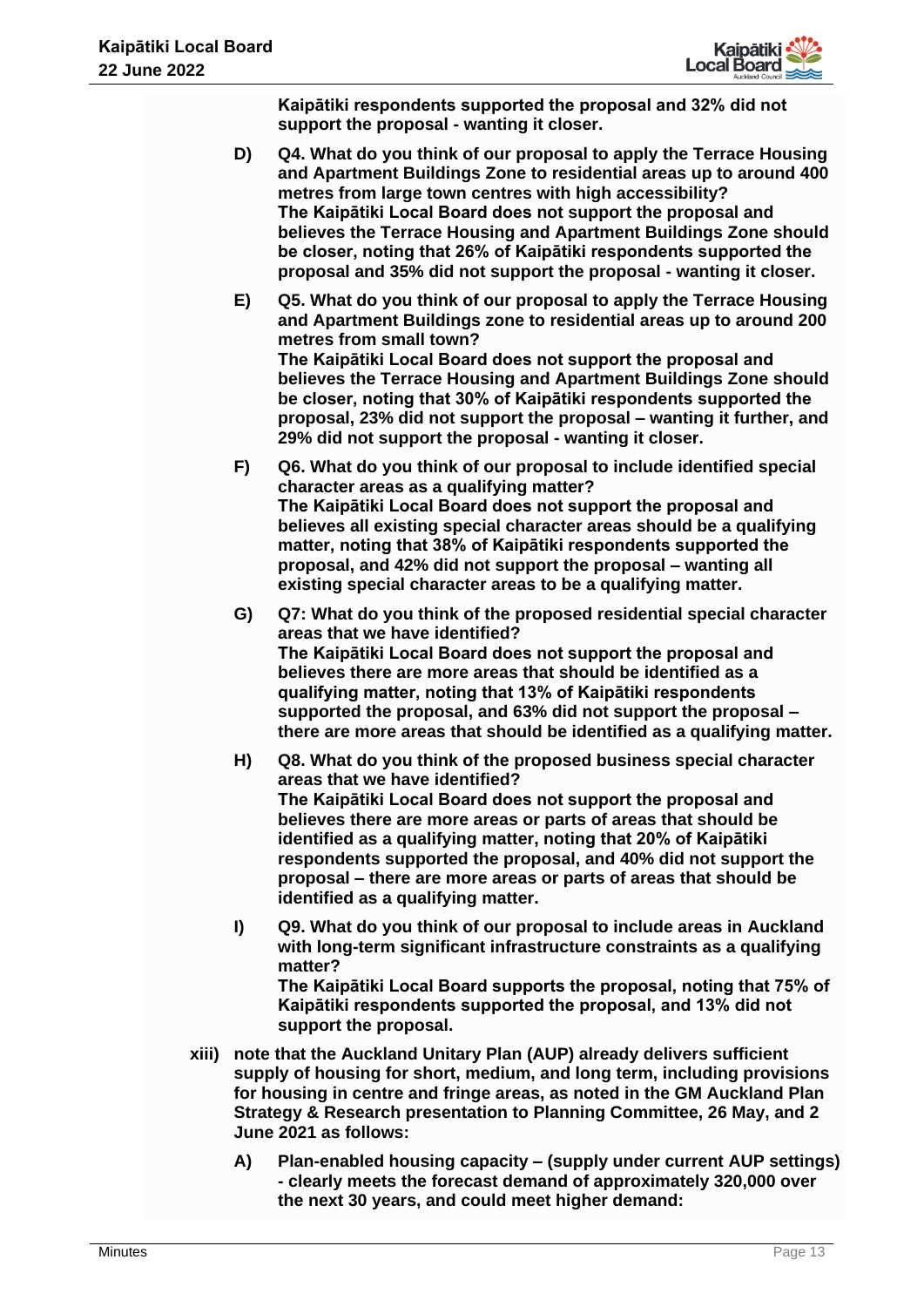

- **1) At least 909k net redevelopment opportunities exist now,**
- **2) 840k ~ 1.4m redevelopments are considered commercially feasible ,**
- **3) 300k ~ 320k are expected to be realised over the next 30 years.**
- **4) Projections allow for 15-20% greater demand possibilities: Projected short-term demand (2020-2023) 45,000 / projected medium demand (2024-2031) 98,000 / projected long-term demand (2032-2051) 239,000.**
- **xiv) note the following excerpts from Parliamentary Hansard that confirm that the understanding of members of parliament was that under the NPS-UD, Auckland Council would have the discretion to retain Special Character Areas:**
	- **A) Nicola Willis (National Party): We also listened intently to local authorities who said that they needed to maintain some discretion so that they could exclude areas from intense housing development that were not properly suited to it—areas, for example, that were subject to natural hazards, areas that had historic heritage, areas which would not be able to support the level of housing that this bill implies. So, we tidied up the qualifying matters section of this bill to ensure that local authorities were able to carry over assessments formed during previous planning processes.**
	- **B) Eugenie Sage (Green Party): But it is on those matters that there were changes to the bill to provide a little bit more flexibility for councils to ensure that medium density happens in more suitable well, doesn't happen in unsuitable areas.**
	- **C) Simon Watts (National Party): An issue that was raised a lot in my electorate was around the exclusions around particularly heritage zoning. If any of you have been to the beautiful Devonport Peninsula on the North Shore, it is a stunning location. I'm slightly biased, but it is a lovely part of our city, and I'm glad to see that a number of the considerations around special character zones—that the council will be able to ensure that those protections remain. And that's really important, not only for heritage but also for environmental aspects and other risk considerations.**
- **xv) endorse the following feedback provided by the Birkenhead Village Association in regards to retaining Special Character in Birkenhead:** 
	- **A) Birkenhead has played a key part in Auckland Council's Heritage Festival for a number of years. Our Village Centre reflects that with a number of restored heritage buildings. A Heritage Walk is offered, paved footpaths and heritage globe lights all add to the very special character of Birkenhead. In conjunction with Auckland Council, Birkenhead Village has invested hundreds of thousands of dollars in the Auckland Heritage**

**Festival with key events to drive economic activity in the area, these events have been hosted for the last decade since 2010 and have included vintage car shows, Clydesdale horses, music of the art deco period, heritage walks and talks, and showcasing of entrepreneurs and leading professional personalities of Auckland City ie Henry Haywood - Luna Park producer, WF Hammond - North Shore Map Surveyor and Creator, William Thompson - president of Fruit Growers Association and entrepreneur of Thompson and Hills brand which went on to become nationally sold Oak Jam , and**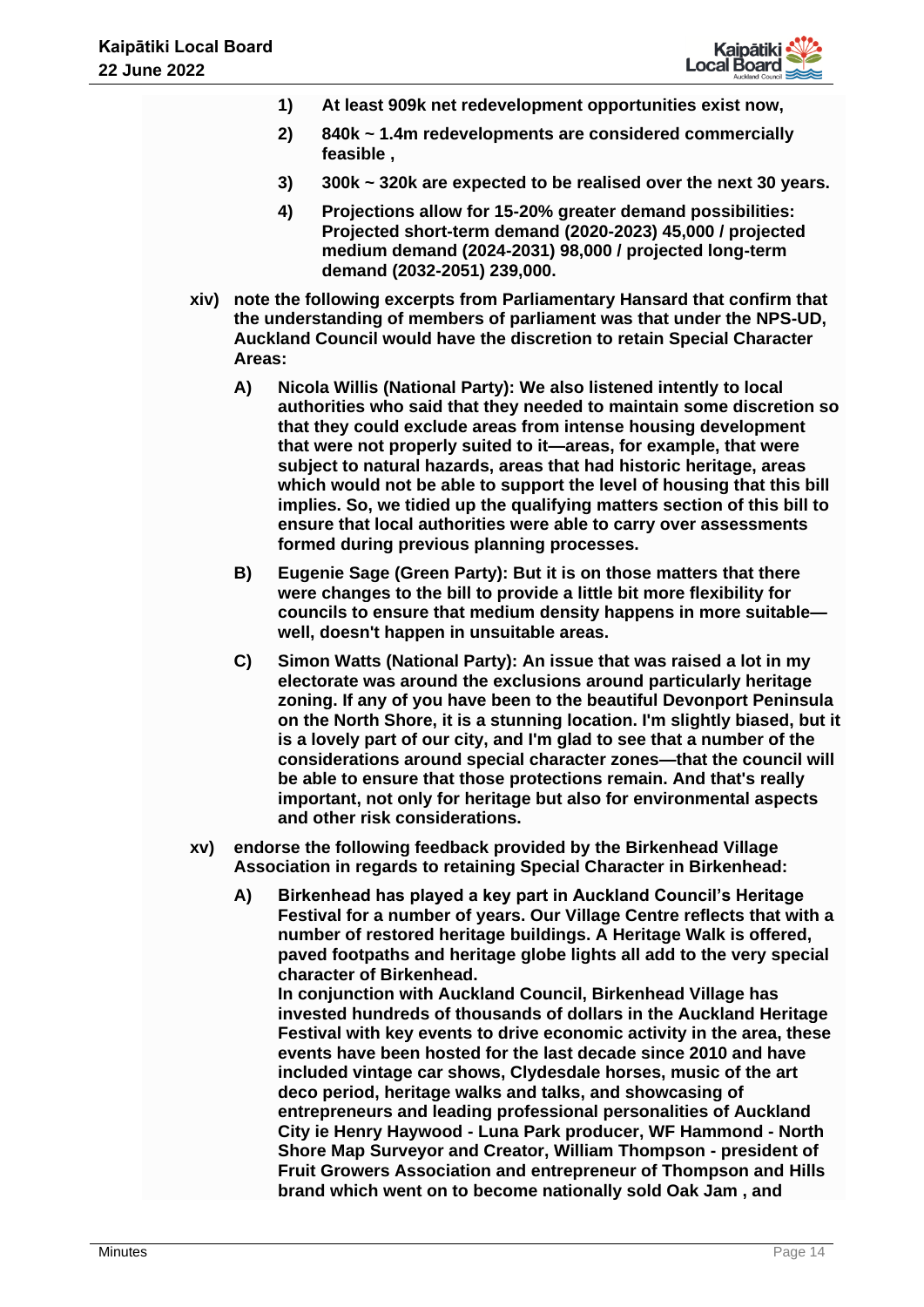

**Edward Leroy - visionary of Auckland's only inner-city rainforest. Written about in The Story of Birkenhead by Margaret McClure.**

- **B) It might have been helpful if the Council had bothered to send their inspectors out to Birkenhead and Northcote, to see the very dwellings they are condemning should this mad proposal go through. There are irreplaceable dwellings en masse in these suburbs that need to be retained and protected. These are some of the oldest suburbs on the North Shore – still part of Auckland – and are part of Auckland's heritage. Many owners of these homes have lovingly restored them and retained their heritage features. To walk down Hinemoa Street in Birkenhead, is to feast upon special homes that have a place in Auckland's history. To allow a developer to bowl a house and then erect 3x3 rectangular monstrosity in a heritage area is an outrage. It would destroy the unique special character of these suburbs.**
- **xvi) endorse the following feedback provided by individual members of the public from the Kaipātiki Local Board area:**
	- **A) This legislation has been rushed through with insufficient analysis and planning.**
	- **B) Infrastructure constraints are already of major concern in Birkenhead Pt. Morning and evening traffic is already an issue, as is parking due to the ferry terminal at one end of the Point and the shopping centre at the other. Public transport is inadequate as are pedestrian crossings; there are no cycleways. Rubbish trucks have difficulty manoeuvring. Old wastewater and storm water pipes are problematic, run off is already an issue and drainage doesn't cope in heavy rain.**
	- **C) Council's scoring system [Special Character Area threshold assessment] is too restrictive. The proposal requires 66% of individual properties in an area to score 5/6 or 6/6 on a character assessment, before the area would qualify to keep its "special character area" status. The 66% threshold should be lower, (eg 50% – still a majority of character houses). Also, properties scoring 4/6 (which Council accepts are still "character supporting") should be counted towards the percentage test as well, not just 5/6 or 6/6. Many other suburbs that are keeping their "special character area" status were surveyed in person by Council representatives doing site visits. Northcote and Birkenhead Points were just assessed using Google Street View, which means Council's scoring for those areas does not properly show their true character status.**
	- **D) Infrastructure is a fundamental requirement to support any intensification. It is simply negligent to not include it as a qualifying matter. Much of the water, stormwater and wastewater infrastructure in Birkenhead is already under stress and there are significant issues, eg with stormwater overflow and wastewater leaking in the bush.**

**Birkenhead Point has a rich history (as does Northcote Point and other special character areas, hence the zoning!), it tells the story of pre-bridge Auckland when people would travel across from the city on the car ferry, land at the Wharf and drive up Hinemoa to go north (through the strawberry fields and orchards). People would stop at the top of Hinemoa near Maritime Tce to shop at the dairy and bakery (I think the former is corner Bridgeview and Hinemoa and the latter corner Hinemoa and Maritime), get petrol, go to the post office,**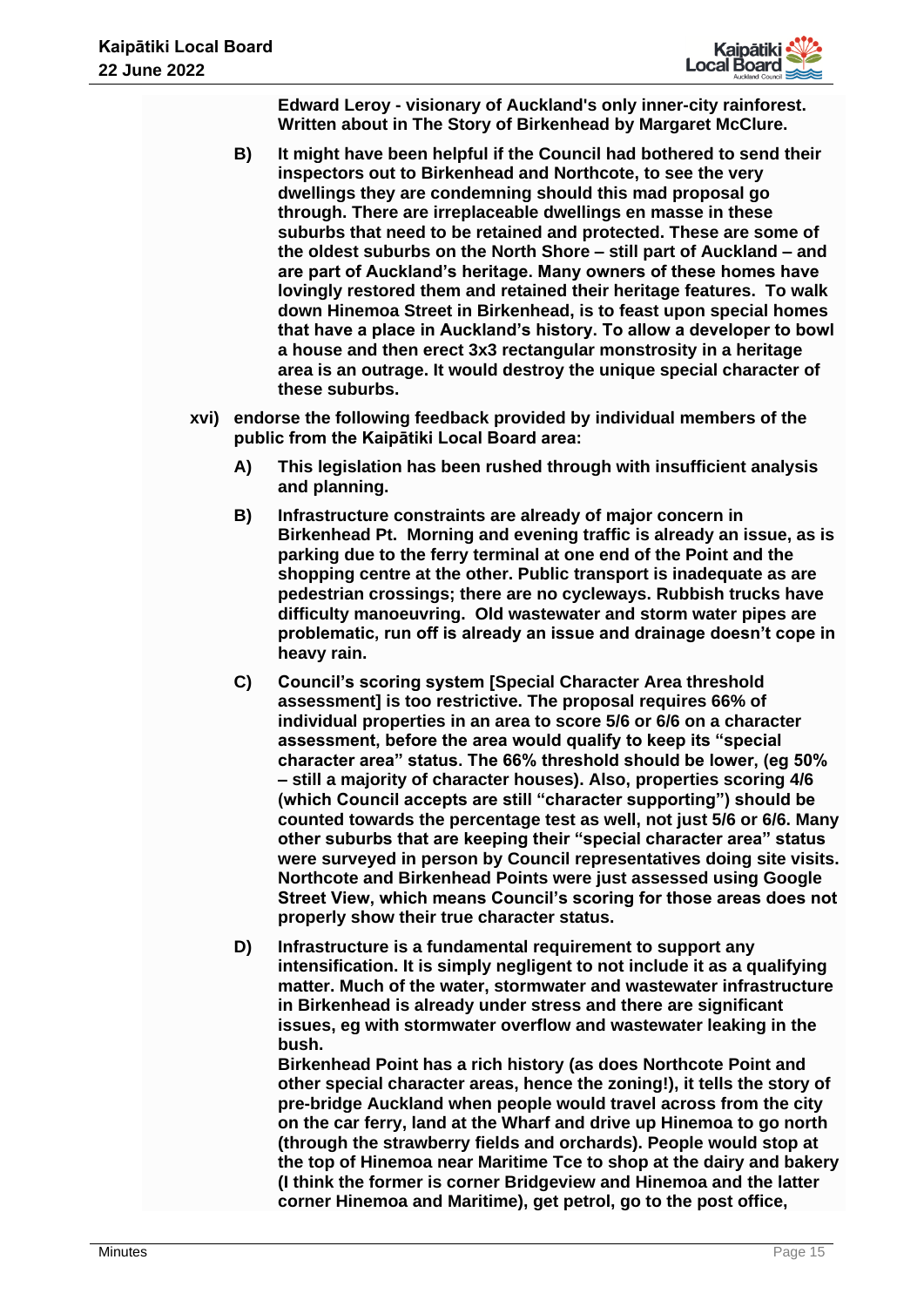

**butchers etc.** 

**There are a lot of houses in Hinemoa St, Maritime Terrace and the surrounding areas (Bridgeview, Wakanui) that are worthy of protection and still retain their unique and distinctive architecture. Examples: Wakanui St (west side) there are historic homes whose character has been retained. In addition, on the opposite side of the road on the corners of Maritime and Hinemoa there are Historic Heritage homes, so it would make sense to retain a small area or cluster of homes which are protected. Likewise, in the same triangle 'block' (Wakanui, Maritime, Hinemoa) the house at the corner of Maritime and Hinemoa (81 Hinemoa St), referenced above. There are other houses in both Hinemoa St and Maritime Terrace that have special and unique character that should be protected, eg 30 Martime (the maps are not clear if it is the one with Historic Heritage protection), 42 & 46 Maritime, as well as the villas across the road from them at #29 and 35.**

**In Hinemoa St, the houses which I think should be considered further are # 9 -1 3 and 19 (one of which I think is Historic Heritage but not clear which).**

**I support the retention of Special Character protections on the properties identify further along Hinemoa St opposite Glade Place and le Roy Terrace, thank you.**

**I also support the retention of the Special Character overlay in Awanui St.**

**As an added point - most of the special character homes on the Point are NOT close to any form of rapid transport, and the transport options are limited in frequency. There is the ferry - but it's a steep hill to walk down/up for many people.**

**E) Google street was used for 100% of the Birkenhead Point & Northcote Point survey. There are issues with Google Street - for example a property down a slip road might show a neighbouring property.**

**The Queen Street, Northcote Point properties from Bartley Street to Duke Street should not be classed as Medium Density. They should retain the Unitary Plan zoning. Most have well cared for villa houses, dating from the 1890s to around 1910.** 

**It is unlikely that the waste and water infrastructure would cope with 3 X 3 homes being built on the proposed Queen Street rezoned medium density property.**

**There is almost no public transport infrastructure in Northcote Point. The ferry has been closed and / or not operated reliably for the past four years**

- **F) We support careful and considered development and intensification of our historic Highbury Precinct (Heart of commercial development of what is now Birkenhead Village) in line with council overseas expert Donovan Rypkema commissioned to speak by Auckland Council March 10 2015 for the following reasons:**
	- **1) Heritage is a public good,**
	- **2) Heritage delivers economic benefits, we have created a tourism drawcard through our Highbury Heritage Walks,**
	- **3) Heritage is good urbanism,**
	- **4) Heritage provides environmental benefits in line with the green economy the cost to develop existing buildings is less than the cost to develop new buildings.**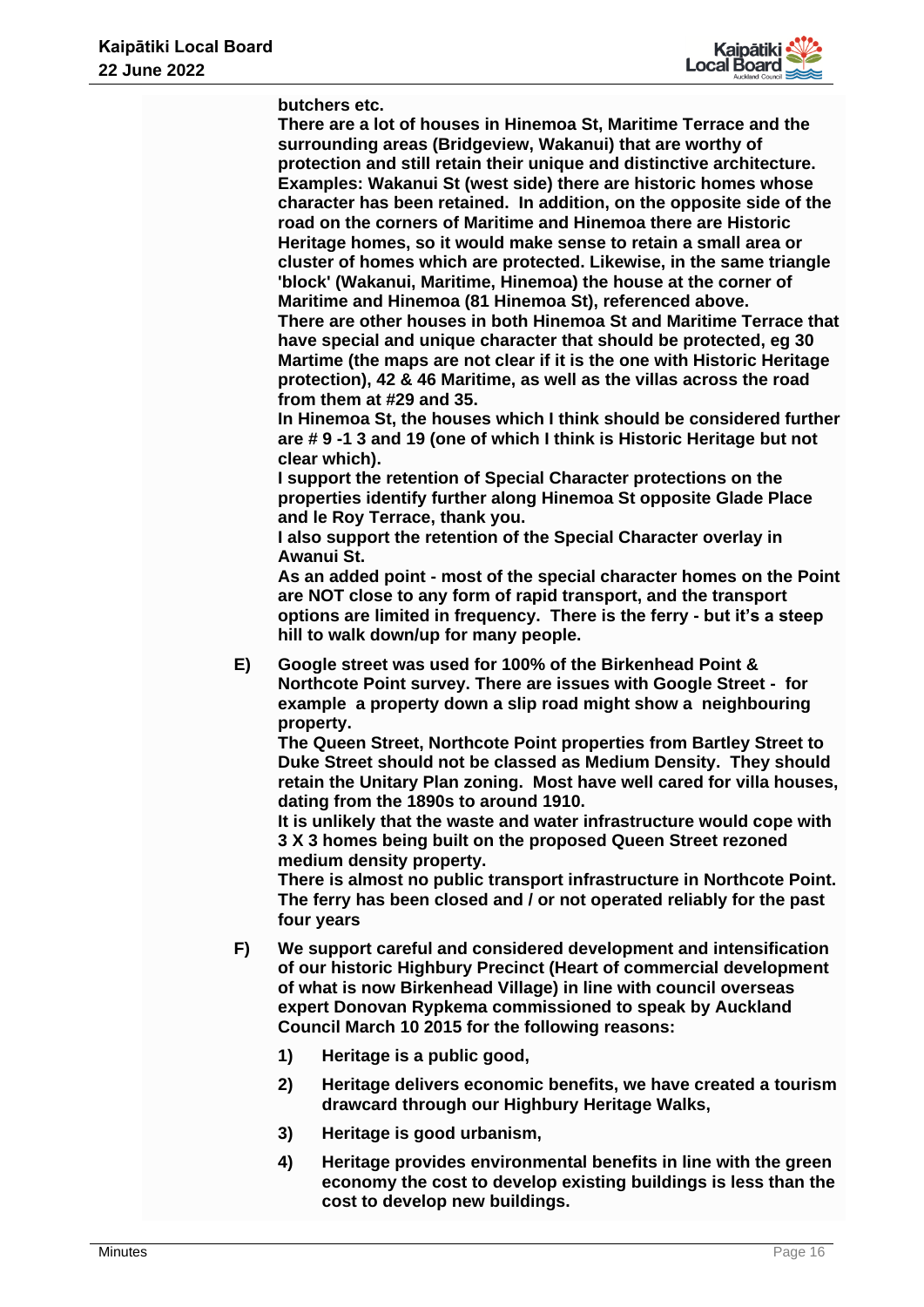

## **i) request the opportunity for the Chairperson or delegate to address the Planning Committee and Independent Hearing Panel on our feedback.**

#### **CARRIED**

Note: Under Standing Order 1.9.7 Member A Shaw requested his abstention noted against this item and he did not take part in the vote.

## **20 Local board feedback on proposed supporting plan changes to accompany the Medium Density Residential Standards and National Policy Statement on Urban Development plan change**

Celia Davison – Manager Planning Central/South and Teuila Young – Policy Planner were in attendance via Microsoft Teams to address the board on this item.

A document titled 'Resolution KT/2022/73 Local board views on plan change to amend Historic Heritage Schedule' was tabled. A copy of the tabled document has been placed on the official minutes and is available on the Auckland Council website as a minutes attachment.

Resolution number KT/2022/132

MOVED by Deputy Chairperson D Grant, seconded by Chairperson J Gillon:

- **a) note the content outlined in the agenda report relating to the development of draft plan changes and variations to the Auckland Unitary Plan (AUP) to be considered for notification at the August 2022 Planning Committee meeting together with the Intensification Planning Instrument (IPI) on medium density residential standards (MDRS) and implementing Policies 3 and 4 of the National Policy Statement on Urban Development 2020 (NPS-UD).**
- **b) request that where possible, the Governing Body seriously consider judicial challenge as a valid response to the NPS-UD and other National Policy Statements instead of accepting them as "mandatory", as they are not parliamentary legislation and open to judicial review.**
- **c) provide feedback as the local board's response to the matters discussed in this report:**
	- **i) Transport** 
		- **A) oppose the requirements in the NPS-UD that require the removal of minimum parking requirements from the AUP, as these will result in numerous health, safety, accessibility, and efficiency issues, especially when combined with separate moves to remove on-street parking.**
		- **B) support Auckland Council's proposed transport amendments to the AUP regarding access, including adding 'dwellings' as a trigger for determining the relevant vehicle access width standards; adding a tiered approach to access requirements; changes to standards to prioritise pedestrian safety and access; changes to lighting standards; and ongoing operation and maintenance requirements.**
		- **C) support Auckland Council's proposed transport amendments to the AUP regarding parking, including changes to accessible parking, private pedestrian access, loading spaces, bike parking, and electric vehicle charging.**
	- **ii) Notable trees - Schedule 10**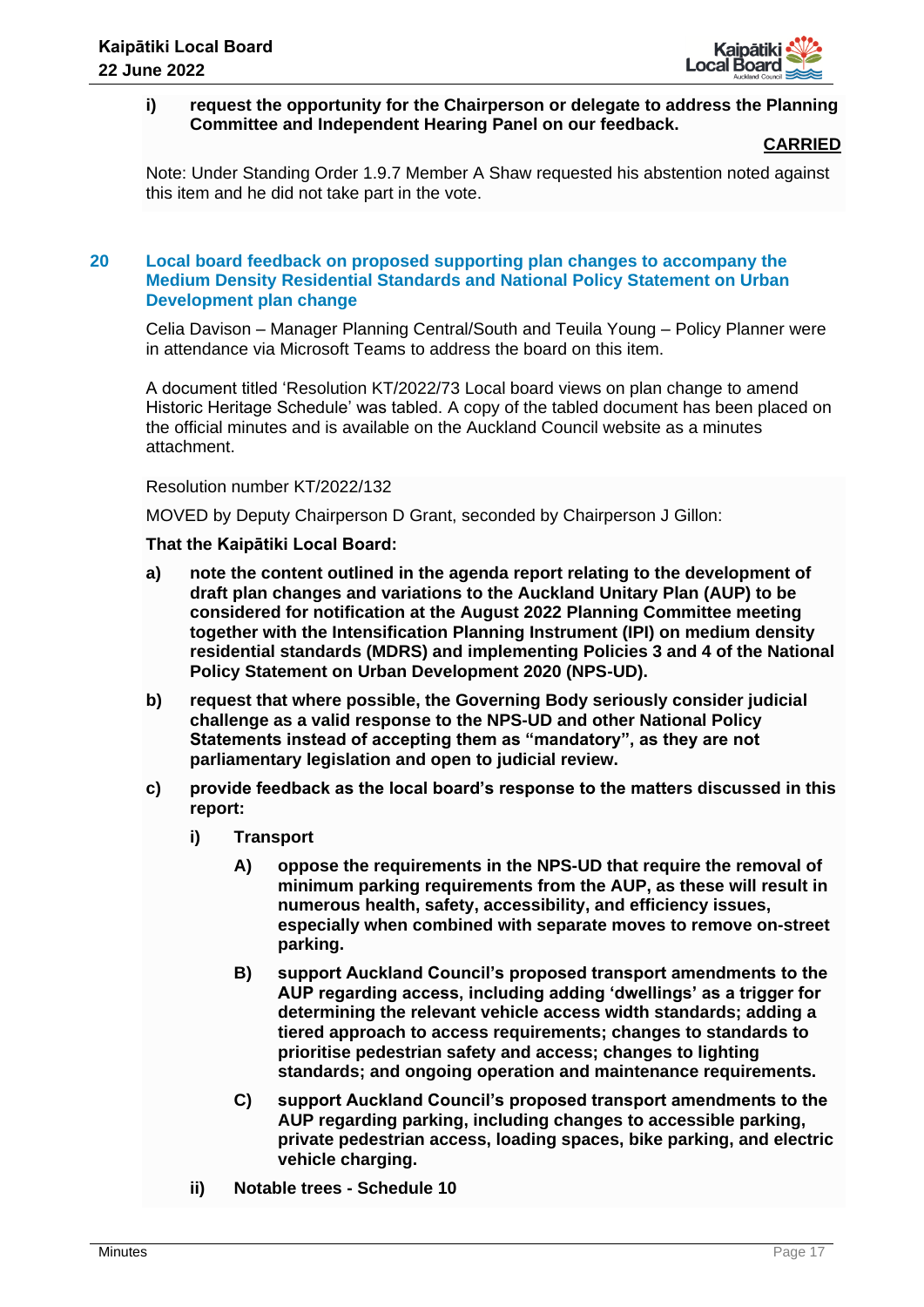

- **A) oppose the requirements in the MDRS that remove notable trees from the AUP.**
- **B) support Auckland Council's proposal for notable trees to be a qualifying matter in the IPI.**
- **C) support Auckland Council's proposed amendment of the AUP to add nominated notable trees to the schedule, and to amend the schedule to address known inaccuracies/inconsistencies.**
- **D) request that nominated notable trees in the Kaipātiki Local Board area are progressed alongside those of Albert-Eden, Franklin, Howick, Orakei, Otara-Papatoetoe, Rodney, Waitematā and Whau Local Boards.**
- **E) request that the addition of nominated notable trees is addressed routinely on an annual or bi-annual basis and that adequate budget is provided for the process (potentially from the Climate Action Targeted Rate), so that nominations are addressed in a timely manner and we do not see a repeat of the backlog of nominations that we have today.**
- **iii) Historic heritage - Schedule 14**
	- **A) oppose the requirements in the MDRS that remove historic heritage places from the AUP.**
	- **B) support Auckland Council's proposal for historic heritage places to be a qualifying matter in the IPI.**
	- **C) support Auckland Council's proposed amendment of the AUP to add nominated historic heritage places to the schedule.**
	- **D) express strong concern that as the Kaipātiki Local Board area was excluded from the in-person survey of special character values that was part of the Council's response the NPS-UD, and instead received the inferior Google Maps desktop assessment, historic heritage places may not have been discovered to add to the schedule as in other parts of Auckland.**
	- **E) request with urgency that Auckland Council conduct an in-person survey of Birkenhead Point and Northcote Point, as was done for other parts of Auckland, due to significant amount of historical heritage and special character homes and buildings in these suburbs.**
	- **F) reiterate resolution KT/2022/73 (tabled) regarding support and opposition to proposed amendments to the category A\* historic heritage places already listed in the Historic Heritage Schedule.**
- **iv) Variations to incomplete plan changes**
	- **A) express frustration that Auckland Council is required to make changes to incomplete AUP plan changes as a result of the MDRS, when the MDRS itself was not subject to the same public democratic scrutiny as the AUP.**
	- **B) reiterate the applicable portion of resolution KT/2021/66 regarding Plan Change 60, as follows:**
		- **1) R105 Stott Avenue, Birkenhead (located behind 57C Lancaster Road, Beach Haven): oppose the zone change from Conservation Zone to Residential - Single House Zone, as this park land is covered by a Significant Ecological Area overlay and is part of a continuous wildlife corridor that follows a**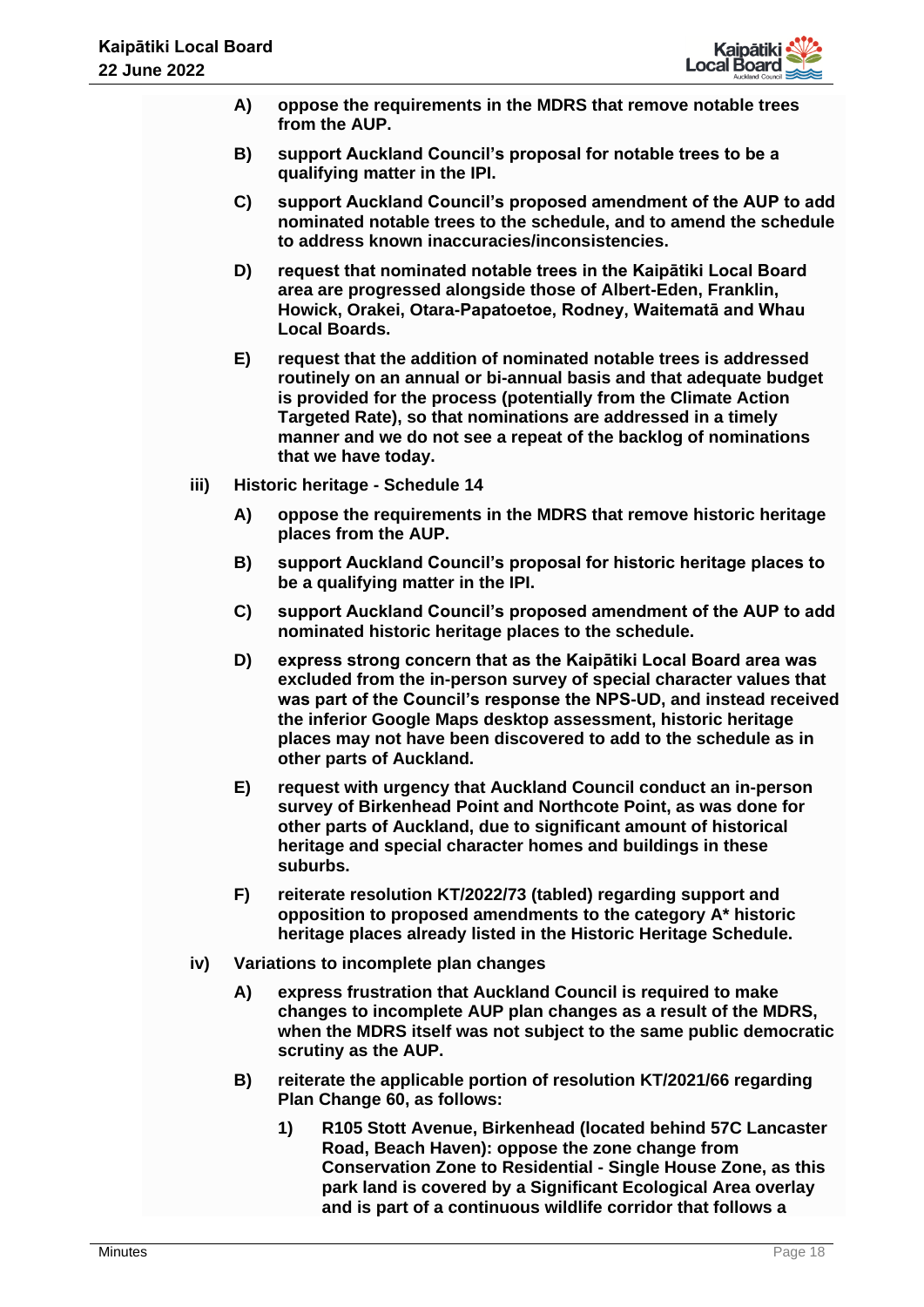

**stream through Birkdale. The proposed zone change would be contrary to the Kaipātiki Local Board Plan 2020 Environment objectives, specifically "Our urban forest (ngahere) is protected and enhanced through the greening of Kaipātiki" and "Our natural environment, harbours and waterways are protected and enhanced, in partnership with mana whenua and our community". With the parcel isolated from public access, it presents an opportunity for planting (possibly Kauri or a suitable endangered species) away from day-to-day human contact. If the parcel were to be built on as per the proposed new zone, there would likely be a significant loss of vegetation.**

# **CARRIED**

# **Attachments**

A 22 June 2022 - Kaipātiki Local Board business meeting - Resolution KT/2022/73 - Local board views on plan change to amend Historic Heritage Schedule

# **12 Approval of the Kaipātiki Local Board Tātaki Auckland Unlimited work programme 2022/2023**

# Resolution number KT/2022/133

MOVED by Member P Gillon, seconded by Deputy Chairperson D Grant:

## **That the Kaipātiki Local Board:**

- **a) approve the 2022/2023 Kaipātiki Tātaki Auckland Unlimited work programme and associated budget as per Attachment A of the agenda report.**
- **b) request a workshop in the first quarter of 2022/2023 to discuss and confirm the scope of the Wairau Valley Business Engagement and Communications project.**
- **c) request regular updates on each activity in the 2022/2023 Kaipātiki Tātaki Auckland Unlimited work programme throughout the financial year.**
- **d) delegate authority to the Chairperson to approve any changes presented by staff on the 2022/2023 Kaipātiki Tātaki Auckland Unlimited work programme, noting that:**
	- **i) any decisions will be made in consultation with the Deputy Chairperson**
	- **ii) any changes deemed 'significant' by the Chairperson or Deputy Chairperson will require consideration and decision making by the full board**
	- **iii) any changes approved by the Chairperson will be reported back to the full board.**

#### **CARRIED**

# **13 Approval of the Kaipātiki Local Board Plans and Places work programme 2022/2023**

A document titled 'Plans and Places Work Programme 2022/2023 - Kaipātiki Local Board' was tabled. A copy of the tabled document has been placed on the official minutes and is available on the Auckland Council website as a minutes attachment.

Resolution number KT/2022/134

MOVED by Member A Tyler, seconded by Deputy Chairperson D Grant: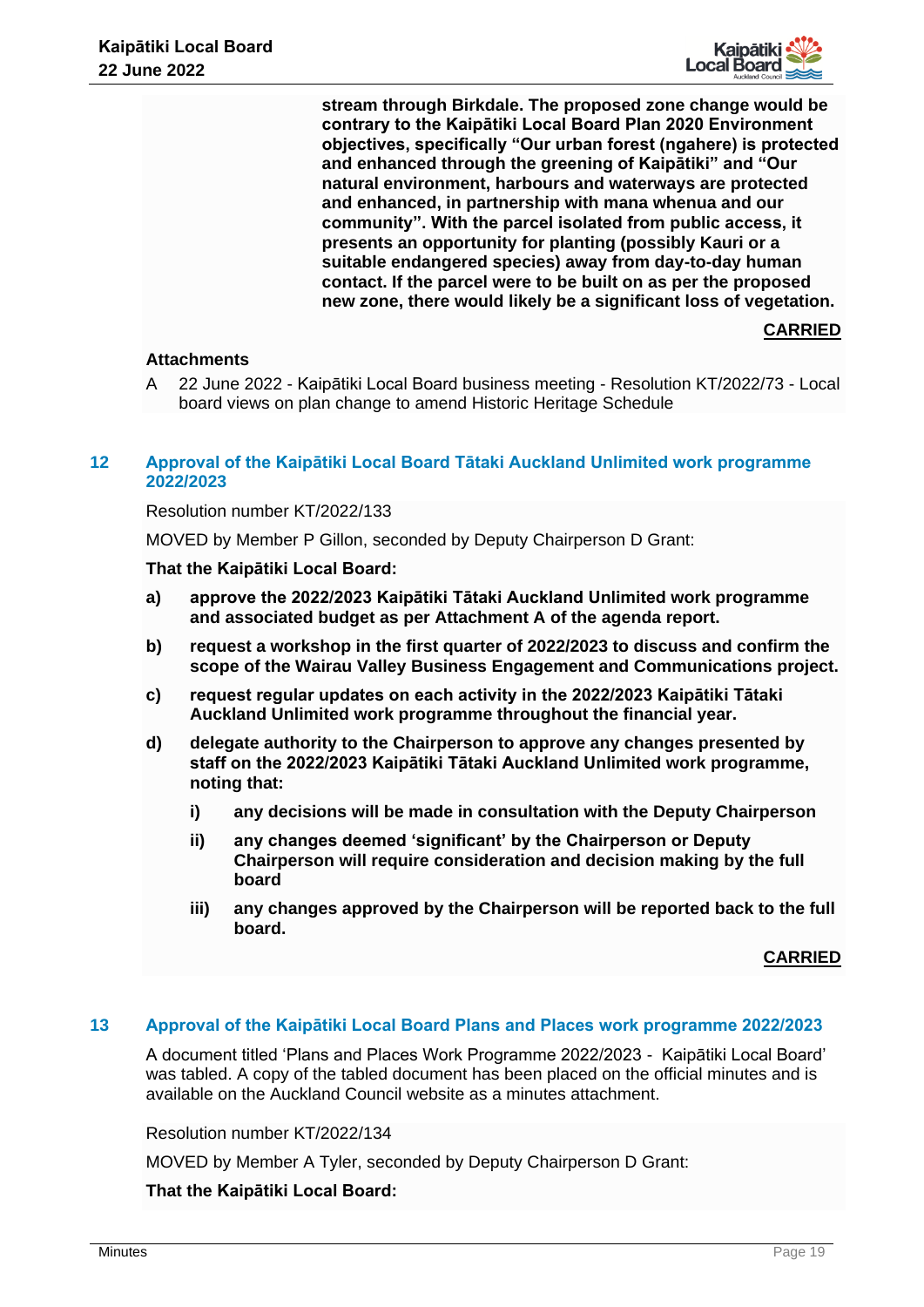

- **a) approve the tabled 2022/2023 Kaipātiki Plans and Places work programme and associated budget**
- **b) request regular updates on each activity in the 2022/2023 Kaipātiki Plans and Places work programme throughout the financial year.**
- **c) delegate authority to the Chairperson to approve any changes presented by staff on the 2022/2023 Kaipātiki Plans and Places work programme, noting that:**
	- **i) any decisions will be made in consultation with the Deputy Chairperson**
	- **ii) any changes deemed 'significant' by the Chairperson or Deputy Chairperson will require consideration and decision making by the full board**
	- **i) any changes approved by the Chairperson will be reported back to the full board.**

## **Attachments**

A 22 June 2022 - Kaipātiki Local Board Business Meeting - Plans and Places Work Programme 2022/2023 - Kaipātiki Local Board

## **16 Adoption of the Kaipātiki Local Board Agreement 2022/2023**

Daniel Han, Local Board Advisor, was in attendance to address the board on this item.

Resolution number KT/2022/135

MOVED by Chairperson J Gillon, seconded by Member A Tyler:

#### **That the Kaipātiki Local Board:**

- **a) adopt the local content for the Annual Budget, which includes the Kaipātiki Local Board Agreement 2022/2023, the message from the Chairperson, and local board advocacy (refer to Attachment A of the agenda report).**
- **b) adopt a local fees and charges schedule for 2022/2023 (refer to Attachment B of the agenda report).**
- **c) delegate authority to the Chairperson, in consultation with the Deputy Chairperson, to make any final changes to the local content for the Annual Budget 2022/2023 (the Kaipātiki Local Board Agreement 2022/2023, message from the Chairperson, and local board advocacy).**
- **d) note that the resolutions of this meeting will be reported back to the Governing Body when it meets to adopt the Annual Budget 2022/2023, including each Local Board Agreement, on 29 June 2022.**

**CARRIED**

#### **17 Sport and Recreation Facilities Investment Fund 2022 - Local Board views**

Resolution number KT/2022/136

MOVED by Deputy Chairperson D Grant, seconded by Member M Kenrick:

#### **That the Kaipātiki Local Board:**

**a) endorse the following application to be considered for investment through the Sport and Recreation Facilities Investment Fund 2022:**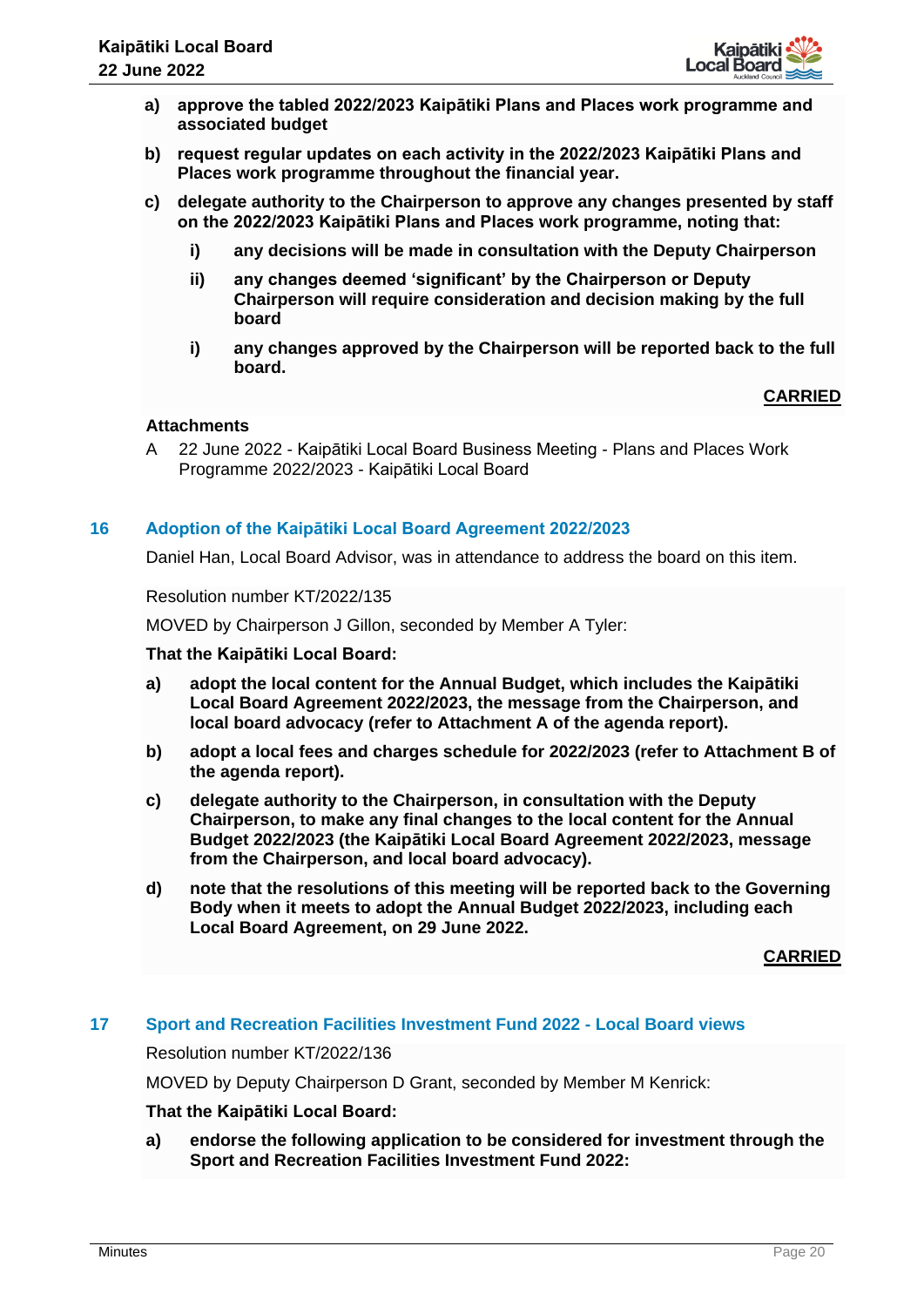

- **i) Birkenhead United Football Club - Upgrade - Shepherds Park, Melba Street, Beach Haven, Auckland (\$1,800,000).**
- **b) express disappointment that the application from North Shore City Baseball Club Inc for \$100,000 towards Stafford Park Baseball Safety and Participation Infrastructure did not progress from an Expression of Interest to stage 2.**

# **18 Local board feedback on Auckland Transport's Draft Parking Strategy (2022)**

Resolution number KT/2022/137

MOVED by Member A Tyler, seconded by Chairperson J Gillon:

- **a) thank the 943 individuals and organisations from around Auckland, including 41 from the Kaipātiki Local Board area, who made submissions during public consultation on the Draft Auckland Parking Strategy (2022).**
- **b) does not support the proposed Draft Auckland Parking Strategy (2022), and provides the following feedback:**
	- **i) The Draft Auckland Parking Strategy policies around removing and repurposing parking are simply not tenable when faced with the twin challenges of rapid population growth and the government's National Policy Statement – Urban Development (NPS-UD) which prohibits council from requiring a minimum amount of off-street residential parking.**
	- **ii) We note that the Auckland Unitary Plan provides for 900,000 new homes, and the even greater intensification required by the NPS-UD and Resource Management (Housing Supply and Other Matters) Amendment Act increases that to a much larger but as yet unquantified number of new homes.**
	- **iii) The strategy will potentially damage the viability of businesses not only on the affected streets, but across the wider business areas they serve, and will be an obstacle to post-Covid economic recovery.**
	- **iv) The lack of train services on the North Shore has a fundamental impact on public transport choices which requires a very different and tailored approach to private vehicle use and parking management across the North Shore.**
	- **v) The frequent closure or restrictions on the Auckland Harbour Bridge and the frequent cancellation of ferry services due to weather, is an impediment to improving and fully utilising public transport, and until there is a second harbour crossing (up to 20 years away) there remains no viable all-weather public transport options for commuters to/from the city centre.**
	- **vi) The strategy, coupled with diminishing off-street parking, will disadvantage those living and working on the affected streets, and potentially limit the housing choices of some Aucklanders.**
	- **vii) The strategy will have unintended negative effects on many Aucklanders, including tradespeople who must carry their tools of trade in their vehicles, delivery vehicles, caregivers and support workers, the disabled, people who are unable to use public transport, and lower income Aucklanders.**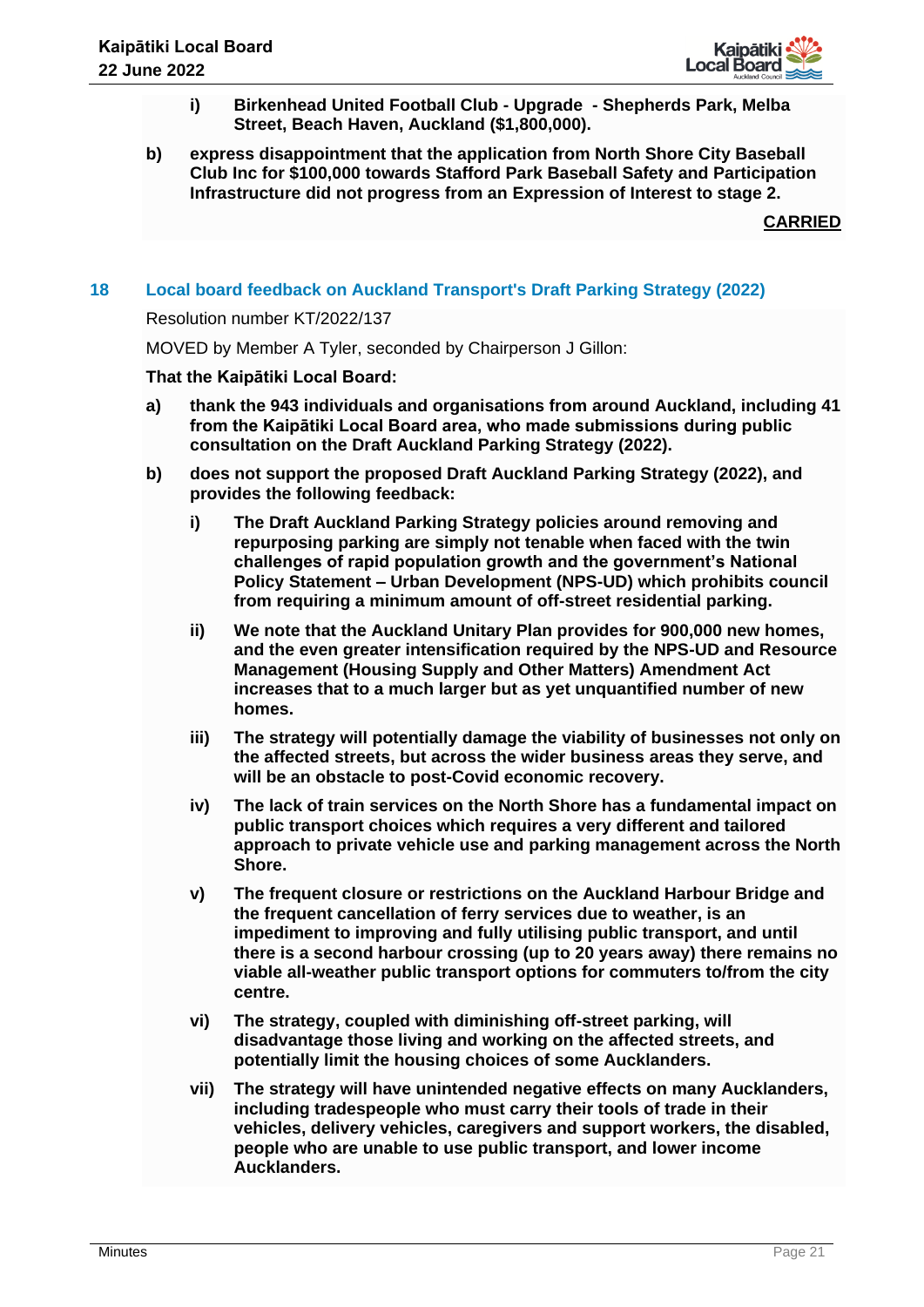

- **viii) It is disappointing that the Draft Auckland Parking Strategy has been developed without the meaningful involvement of local boards, local businesses, schools, and local communities, and does not sufficiently take local circumstances and conditions into account.**
- **ix) It is astonishing that the strategy lists general vehicle parking as the lowest priority in a list of 8 kerbside parking priorities (Draft Auckland Parking Strategy, Section 4, III).**
- **x) A greater focus on public transport is key to reducing congestion, pollution, and pressure on parking. Particular focus must be placed on affordable (or no) fares, increased routes, greater frequency, reliability of service, ensuring different routes and services integrate well, and making the AT HOP cards and app more 'user-friendly' – all of which are known obstacles to public transport uptake.**
- **xi) We request the inclusion of the relevant local board, local businesses, schools and residents in the development of any Comprehensive Parking Management Plans (CPMPs) and the development of Tier 2 and Tier 3 areas.**
- **xii) We do not support any roads being included in the Strategic Transport Network without first having specific and genuine consultation with the relevant local board, local businesses, schools and residents, as we do not support Auckland Transport having the ability to remove parking without first consulting with road users/owners.**
- **xiii) We support the retention on a transit lane on Onewa Road (proposed to be a Strategic Transport Network road), and reiterate our request for an allday clearway and shared pedestrian/cycling lane.**
- **xiv) We support the retention of on-street parking throughout the suburban road network, except where it needs to be removed for safety or access reasons, and following consultation with local residents.**
- **xv) We do not support the removal of parking in town centres, and support an increase in disability parking, cycle/scooter parking, and drop-off zones.**
- **xvi) We do not support parking fees being introduced for Park and Ride facilities or other parking that support ferry or bus services, as these are essential infrastructure to encourage public transport use or ride sharing. Introducing parking fees is introducing a disincentive and obstacle to using public transport.**
- **xvii) We request that if Auckland Transport are to take over the management of the "kerb zone" as part of a CPMP, then they should also take over the maintenance of all berm vegetation within the kerb zone.**
- **xviii) We note that recent research by AT has indicated that females who are either making purchases or supporting family commitments are overrepresented as road users, and request that AT engage in meaningful consultation with this group on the removal of any on- or off-street parking.**
- **xix) We do not support the removal of parking and the associated cost of that as an objective in and of itself but acknowledge the necessity of removing parking where that is justified in response to other road engineering projects.**

Note: Under Standing Order 1.9.7 Member A Shaw requested his vote be recorded against this motion.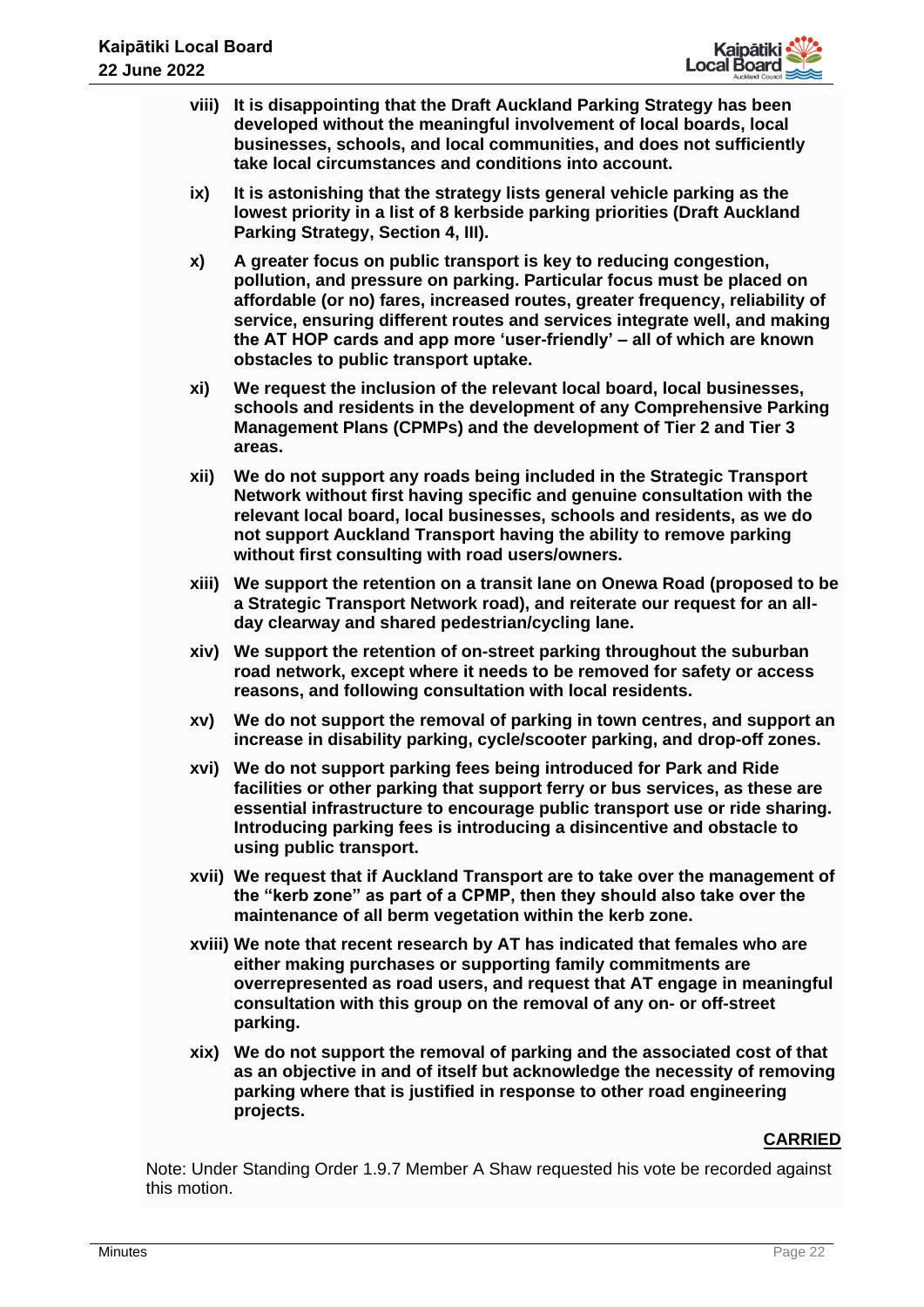

Item 19 and 20 taken prior to item 12.

# **21 Kaipātiki Community Facilities Trust Quarterly Report**

Resolution number KT/2022/138

MOVED by Member P Gillon, seconded by Member A Tyler:

## **That the Kaipātiki Local Board:**

**a) receive the Kaipātiki Community Facilities Trust quarter three report as set out in Attachment A of the agenda report.** 

**CARRIED**

## **22 Kaipātiki Community Places 2021/2022 Quarter Three Reports**

Resolution number KT/2022/139

MOVED by Member A Tyler, seconded by Member A Shaw:

## **That the Kaipātiki Local Board:**

**a) receive the Kaipātiki community places quarter three 2021/2022 reports as set out in Attachments A – F of this agenda report.** 

# **CARRIED**

## **23 Auckland Council's Quarterly Performance Report: Kaipatiki Local Board for quarter three 2021/2022**

Daniel Han, Local Board Advisor, was in attendance to address the board in support of this item.

Resolution number KT/2022/140

MOVED by Member C Schmidt, seconded by Member A Tyler:

#### **That the Kaipātiki Local Board:**

**a) receive the performance report for quarter three ending 31 March 2022.**

**CARRIED**

# **24 Kaipātiki Local Board Chairperson's Report**

There was no report provided at this time.

# **25 Members' Reports**

#### **25.1 Member report - Melanie Kenrick**

Member M Kenrick provided a verbal update regarding the lack of communication from Auckland Transport.

Resolution number KT/2022/141

MOVED by Member M Kenrick, seconded by Member P Gillon: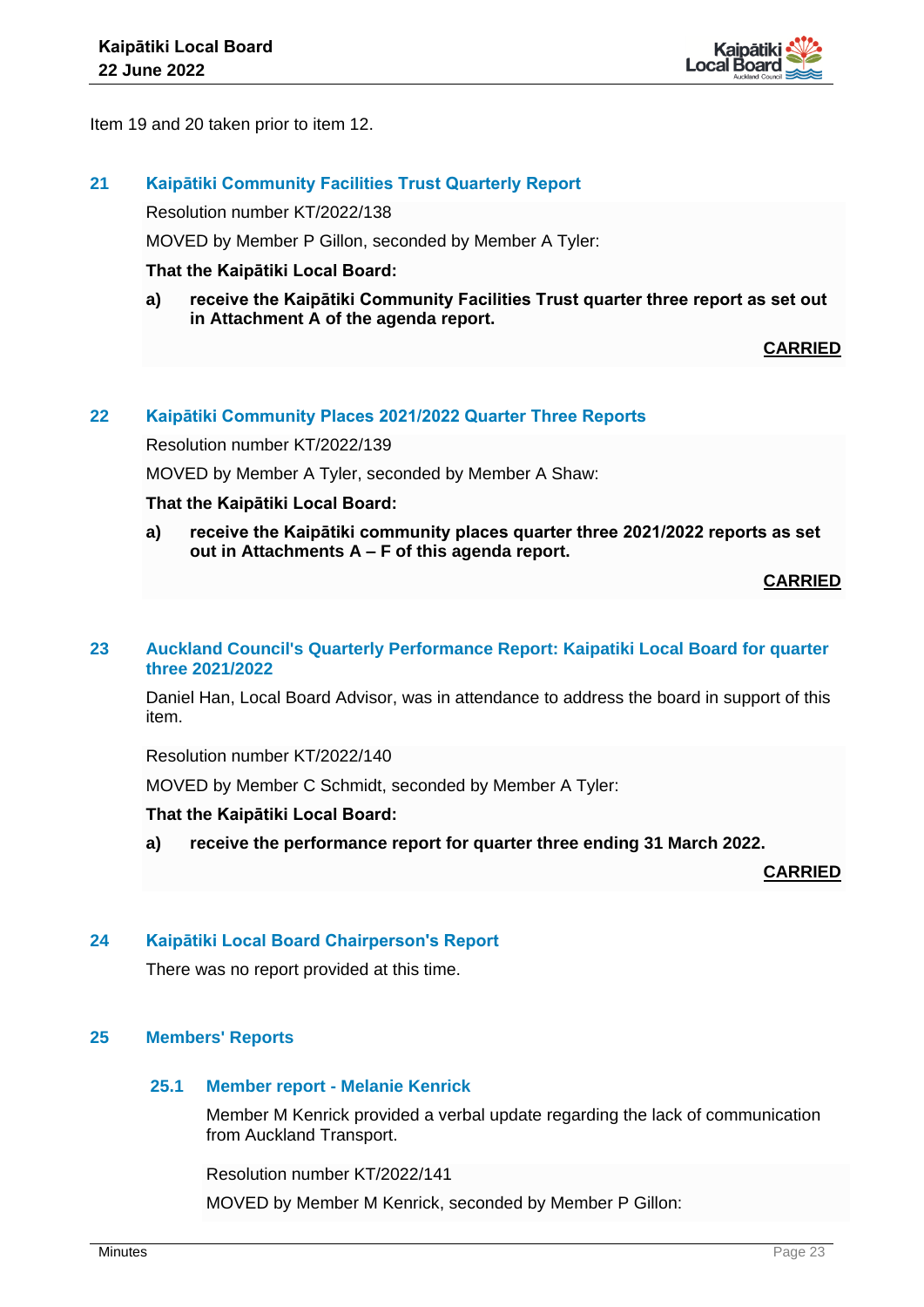

## **That the Kaipātiki Local Board:**

# **a) note the verbal update from Member Melanie Kenrick.**

# **CARRIED**

# **25.2 Member report - Adrian Tyler**

Member A Tyler provided a verbal update on there being no slow markings at Target Road school crossing and would like better communication with Auckland Transport. Member A Tyler also provided an update on Bayview Community House new centre manager, footpath works and Bayview Community Centre carpet flooded.

Resolution number KT/2022/142

MOVED by Member A Tyler, seconded by Deputy Chairperson D Grant:

## **That the Kaipātiki Local Board:**

**a) note the verbal update from Member Adrian Tyler.**

**CARRIED**

# **25.3 Member report - Deputy Chairperson Danielle Grant**

Member D Grant provided a verbal upate on the recent incident at the Glenfield Mall where some people had BB guns in the mall. Member D Grant reinforced the importance of building relationships with the local police and provided an update on the safety meeting organised by Shanan Halbert.

Resolution number KT/2022/143

MOVED by Deputy Chairperson D Grant, seconded by Member P Gillon:

#### **That the Kaipātiki Local Board:**

**a) note the verbal update from Deputy Chairperson Danielle Grant.** 

**CARRIED**

**26 Governing Body and Independent Maori Statutory Board Members' Update**

There were no updates provided at this time.

# **27 Workshop Records - Kaipātiki Local Board - May 2022**

Resolution number KT/2022/144

MOVED by Deputy Chairperson D Grant, seconded by Member P Gillon:

#### **That the Kaipātiki Local Board:**

**a) note the record for the Kaipātiki Local Board workshop held on Wednesday 4 May 2022, Wednesday 11 May 2022 and Wednesday 25 May 2022.** 

**CARRIED**